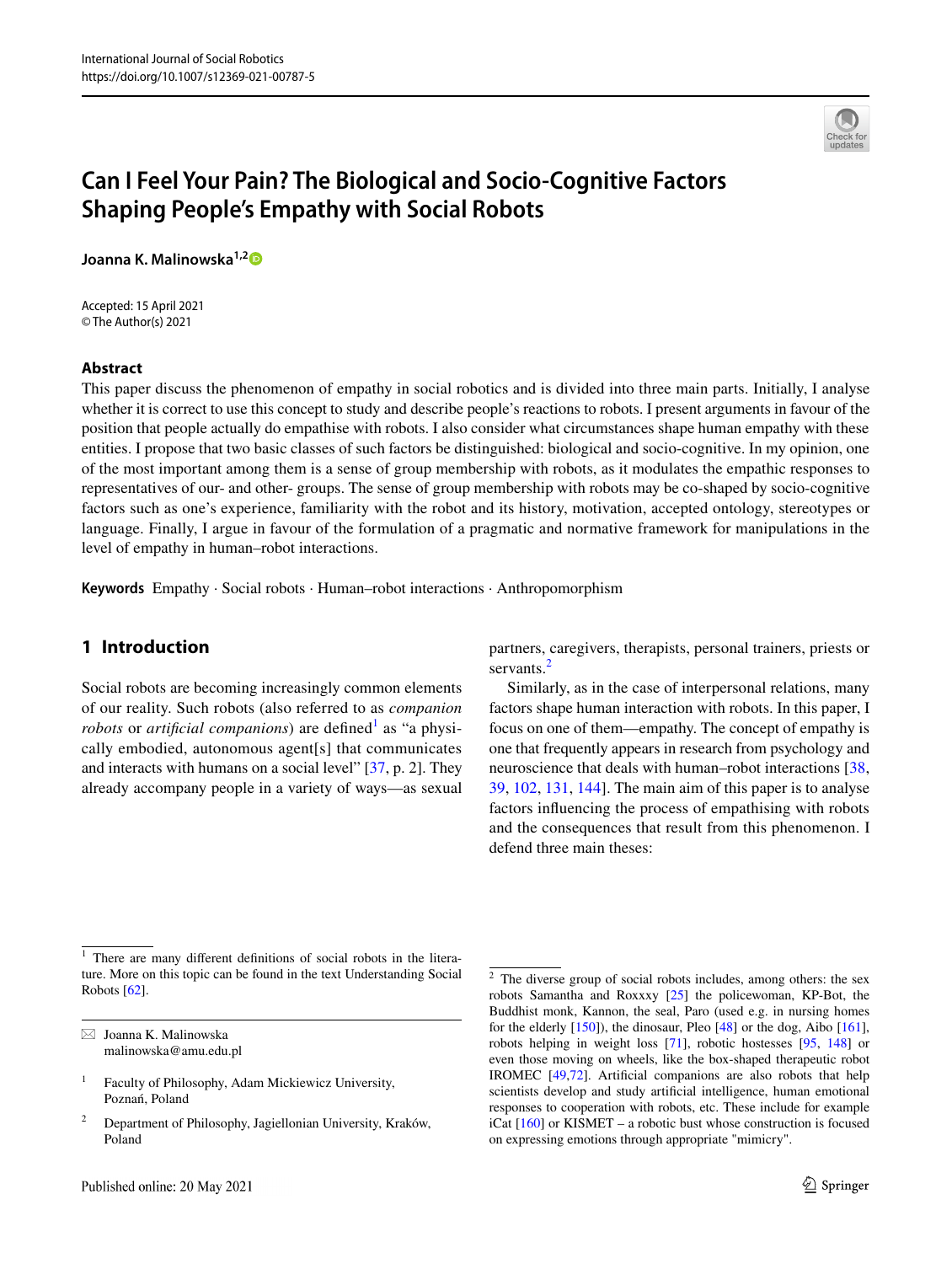- (1) Using the term "empathy" to study and describe the empathy of people towards robots, understood as psychological phenomena analogous to the one occurring between humans, is accurate;
- (2) besides biological factors, the level of people's empathy with robots and the behavioural results of this process are dependent on a number of social and cognitive factors that regulate human intergroup relations. The key role is played here by a sense of group membership with the robot;
- (3) the careful manipulation of factors afecting the level of empathising with a robot will play an important role in the process of shaping human–robot interactions. The interplay between afective and cognitive factors that determines the behavioural outcome of empathising is crucial in this situation. Moreover, due to the social importance of the outcome of these manipulations, it is necessary to regulate them with pragmatic and normative principles.

# <span id="page-1-4"></span>**2 Empathy as an Important Element in Building and Maintaining Social Interactions between People and Robots**

In this section, I will elaborate on whether the concept of empathy between people can be used in a similar way with robots or not. To accomplish this task, in Sect. [2.1](#page-1-0). I will expand defnition of empathy developed by de Vignemont and Singer [\[162,](#page-13-6) p. 435] and discuss it in the context of diferent positions on this problem within the research com-munity. In Sect. [2.2](#page-2-0). I will use the proposed conceptualization of empathy to answer the question of whether it can be applied to study human–robot interactions.

## <span id="page-1-0"></span>**2.1 Empathy: Recent Conceptualizations of the Phenomena**

Empathy is an important element of human social interactions, one which has been studied and analysed for years from various perspectives—psychological [\[55](#page-11-5), [156](#page-13-7)], anthropological [[64](#page-11-6)], ethological [[10](#page-10-4), [14,](#page-10-5) [105](#page-12-2)], neuroscientifc [\[40,](#page-10-6) [137,](#page-13-8) [168\]](#page-13-9), etc. It allows us to understand other people, adopt their perspectives and take actions needed to build and strengthen relationships [\[108,](#page-12-3) [140\]](#page-13-10). In the case of social robots, whose task is, inter alia, to build emotional ties with the user (e.g. in the case of accompanying robots caring for elderly or sick people) this seems to be a key element [\[84\]](#page-11-7), although until now it has not been clearly established whether it is necessary in every situation. Therefore, it is not surprising that empathy is one of the most frequently studied phenomena in the area of HRI [\[87,](#page-12-4) [88\]](#page-12-5).



<span id="page-1-3"></span>**Fig. 1** The diagram visualises the concept of empathy (discussed in detail above). X is in an afective, somatic or cognitive state analogous to state of Y, X's perspective is aimed at understanding the state of Y and X knows that the state of Y is a source of its own state, as the state of X is triggered by observation, imagination or inference about the state of Y

There are hundreds of diferent defnitions of empathy which sometimes coincide with phenomena such as sympathy, emotional contagion, empathic distress or altruism [[30,](#page-10-7) p. 4, [142](#page-13-11)]. In this paper, I propose to consider empathy when the following conditions are met<sup>[3](#page-1-1)</sup>:

- (1) X is in a certain afective, somatic and cognitive state,
- (2) the affective or somatic state of  $X$  is analogous to the state of Y (these states may vary in intensity of emotions/sensations, but should be similar in type),
- (3) the state of  $X$  (affective/somatic and cognitive) is triggered by observation, imagination or inference about the afective/somatic state of Y,
- (4) the cognitive perspective of X is aimed at understanding the state of Y,
- (5) X knows that Y is the source of their afective/somatic and cognitive state.

The above definition tries to capture the results of recent discussions and research on empathising [[30](#page-10-7), [57,](#page-11-8) [66\]](#page-11-9). It is basically a variation of the defnition of empa-thy<sup>[4](#page-1-2)</sup> proposed by De Vignemont and Singer  $[162, p. 435]$  $[162, p. 435]$  $[162, p. 435]$ . But, as noted by Goldman [[57,](#page-11-8) pp. 31–32], Vignemont and

<span id="page-1-1"></span><sup>&</sup>lt;sup>3</sup> I presented other positions on this subject in article titled "What does it mean to empathise with a robot?" [[87](#page-12-4)]. I analysed functional, substantial and relational conceptualisations of this phenomena and argued in the favour of the relational one developed by Damiano and Dumouchel [[36](#page-10-8)–[35](#page-10-9)]. However, in order to achieve the aims of this article, the adopted defnition of empathising (thanks to the extensive literature on the subject) allows for a better analysis of what elements infuence its occurrence. Basically, this approach does not confict with the relational approach and can be reconciled with it.

<span id="page-1-2"></span><sup>&</sup>lt;sup>4</sup> The Vignemont and Singer definition of empathy: "One is in an afective state; this state is isomorphic to another person's afective state:, this state is elicited by the observation or imagination of another person's afective state; one knows that the other person is the source of one's own affective state" [[162](#page-13-6), p. 435].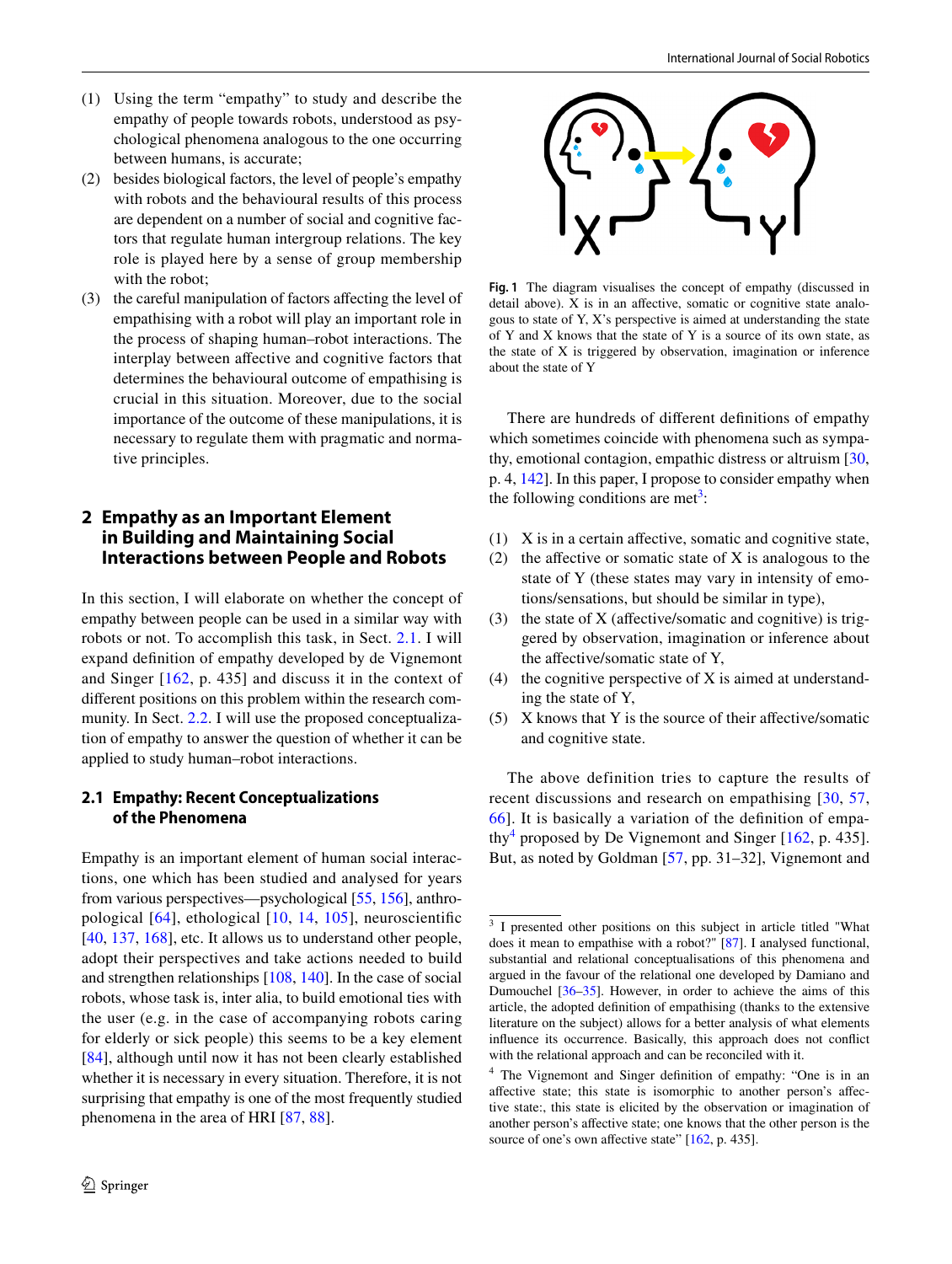

<span id="page-2-1"></span>**Fig. 2** Empathising with a robot—X (human) is in an afective, somatic or cognitive state. The state of X is analogous to behavioural expressions (simulations) of the state of Y (robot), X's perspective is aimed at understanding the state of Y and X knows that the state of Y is a source of its own state, as the state of X is triggered by observation, imagination or inference about the state of Y

Singer's defnition, although widely recognized and used, is too restrictive in some respects, and too vague and broad in others. For example, it limits empathy to the process of sharing emotional states, while, as Goldman argues, it is also possible to empathise with someone's pain and touch [\[66\]](#page-11-9), although both touch and pain cannot be described as emotions (Figs. [1](#page-1-3), [2](#page-2-1)).

But just like the original defnition of empathy coined by Vignemont and Singer, the interpretation of empathising that I propose in this paper distinguishes between the afec-tiv<sup>[5](#page-2-2)</sup> and cognitive aspects of this process. Many studies have shown that the two types of empathy can sometimes occur and function independently in individuals. Psychopaths, for example, frequently recognize the emotional states of another person accurately but, due to a lack of afective empathy, use this knowledge to achieve their own goals [[5,](#page-10-10) [67](#page-11-10)]. On the other hand, research conducted by Rogers and Dziobek indicated that people with Asperger's Syndrome, so far considered unable to empathise, show a similar level of afective empathy to other people but they are disturbed by the inability to recognize, understand and respond to the emotions of the other person (and therefore they lack the cognitive aspect of empathising, associated with having a theory of the mind)  $[120, p. 714]$  $[120, p. 714]$  $[120, p. 714]$ . There are also arguments that other information processing routes lead to diferent aspects of empathy—afective and somatic empathy prevails in one of them and cognitive empathy in the other [\[57\]](#page-11-8).

In sum, I have argued that empathy occurs when a few conditions are met i.e.: the empathiser should be in the afective, cognitive or somatic state analogous to the person they observe, imagine or infer about. The empathiser should also be aware that this person's state is the source of its own state and be interested in understanding it (the state of the other).

At this point, however, we should return to the most important question—are the criteria presented in the defnition above met when we talk about people's empathy with social robots?

#### <span id="page-2-0"></span>**2.2 Empathising with Robots**

At frst glance, the issue of people's empathy with robots raises a few doubts, i.e. with whom do they empathise if robots do not have any feelings? Some researchers even postulate treating empathising with robots as a form of illusion [[109](#page-12-7), [110\]](#page-12-8) or imagining [\[92\]](#page-12-9). In opposition to those positions, in this subsection I present arguments in favour of the thesis that using the term "empathy" (understood as psychological phenomena analogous to the one occurring between humans) in the feld of HRI is accurate.

Let me start with what seems to be certain—observing robots, especially social robots with whom an emotional bond has been established, creates the impression in many people that they are empathising with these agents. People's empathy with robots can be observed on three levels—the level of declared beliefs, the behavioural level, and at the level of neural activity [\[87,](#page-12-4) [88](#page-12-5)]. This is confrmed by numerous empirical studies conducted in the feld of psychology and neuroscience [\[37](#page-10-0), [38,](#page-10-1) [38,](#page-10-1) [39](#page-10-2), [39](#page-10-2), [128,](#page-12-10) [129](#page-13-12)]. For example, the analysis of research using fMRI, during which the participants of the experiment watched robots "experiencing" violence—e.g. being kicked—showed that they reacted similarly when they watched people being hurt. In both cases, brain activity associated with afective empathising was observed [[53](#page-11-11), [121](#page-12-11), [122](#page-12-12)] and it also included the activa-tion of mirror neurons.<sup>[6](#page-2-3)</sup> Although their functions are still the subject of heated discussions, numerous studies indicate that the activity of mirror neurons is an important element of the empathising process [[80,](#page-11-12) [104\]](#page-12-13), [106](#page-12-14)]. It is primarily about three functions in which these neurons probably participate—anticipating the actions of others, empathising with pain or disgust, and empathising with touch [[57\]](#page-11-8), pp. 34–36]. However, based on the analysis of neuronal activation, can we infer anything about the occurrence of a given phenomenon? What's more, if we study human–robot interactions, can we draw conclusions analogous to interactions between

<span id="page-2-2"></span><sup>5</sup> In psychology, emotions and afections (moods) are usually clearly distinguished. However, due to the fact that emotional empathy is usually referred to as afective empathy in the academic literature, in this paper I use the concept of emotion and afect interchangeably.

<span id="page-2-3"></span><sup>6</sup> It was found that when people observed others performing movements, sufering or reacting to touch, their neuronal activation largely coincided with the brain activation when they themselves experienced such states. However, this is not one specifc group of neurons but rather various systems involved in given behaviours and their mapping, understanding and sharing with other people.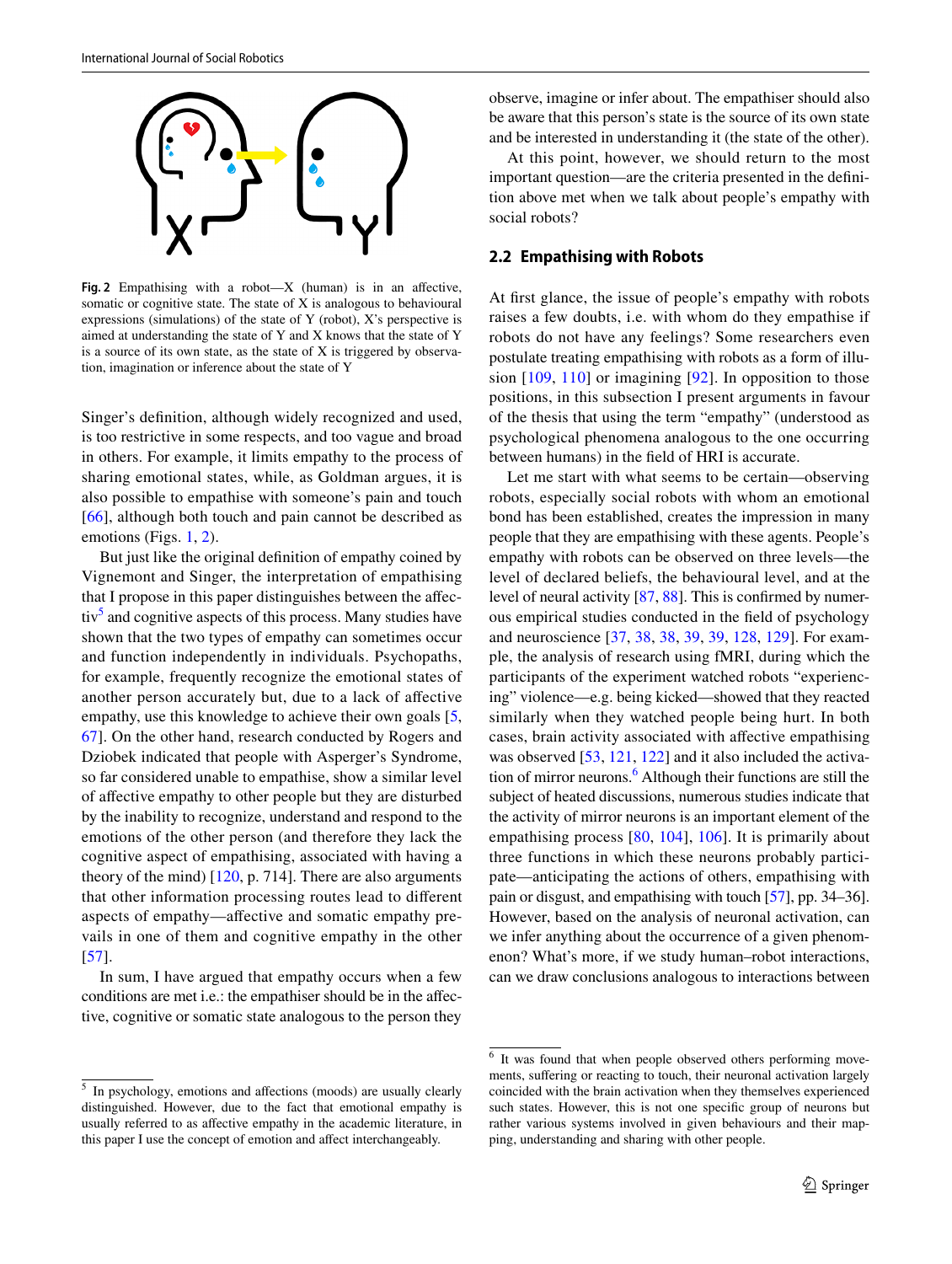people? Finally, given that robots cannot currently feel any pain or emotions, who are we empathising with?

At the outset, let us consider the neuroscience research in a slightly broader context. We have just said that many experiments point to the fact that people react by activating parts of the brain associated with empathising at the sight of damaged robots. In such situations, they also report feelings related to empathising. However, doesn't this happen every time we see scenes that we could interpret as cruel or hurtful? In studies conducted by Avenanti et al. [\[7](#page-10-11), [8](#page-10-12)], it was established that the participants of the experiments who observed people being hurt (e.g. seeing needles being stuck in them) had mirror neurons activated (which is usually interpreted as affective empathising). At the same time, such activity was not observed when the same people watched the needles being stuck into tomatoes. Considering this example, together with the studies on empathising with robots mentioned in the paragraph above [[53](#page-11-11), [121,](#page-12-11) [122](#page-12-12)], it could be an important argument indicating that mirror systems respond to robots in a similar manner to which they respond to people, in contrast to "ordinary" objects [[87,](#page-12-4) [88](#page-12-5)]. This is probably due to the fact that, by incorporating robots into social relations, we begin to automatically treat them as members of our own group, as individuals [[155](#page-13-13), p. 5].

Moreover, social robots usually take anthropomorphic forms and the way they form their communications (the verbal messages, their facial expressions and gestures, emulation of pain-like behaviour) are designed in such a way that it is easy for people to understand their activity [\[87](#page-12-4), [88](#page-12-5)]. For instance, when based on certain computational processes they "conclude" that they should express some emotion, e.g. ask for help and curl up when they are beaten. Furthermore, robots constantly develop and learn from people. We are the closest social environment to them, their knowledge of social behaviour is largely based on information about inter-human and animal interactions. By the observation of robot behaviour, we can draw numerous more or less justifed conclusions about their condition. Actually, we continually do the same in our interactions with others as well as with animals. In daily life, the behaviour of other beings is very often the only criterion based on which we assess someone's condition, especially when it comes to pain sensitivity [[2](#page-10-13)]. Thus, it is accurate to say that people's afective response to robot behaviour is adequate to the state that it is communicating. In other words, although the robot itself does not feel pain, it can clearly express a certain afective state with all its behaviour. For example, there are robots which are programmed and designed to signal pain or discomfort to trainee dentists as they learn to drill teeth [\[1](#page-10-14)]. Other models, mainly due to artifcial emotions, adapt their behaviour to the context in which they are currently located. There is, for example, a robotic rat equipped with 32 million silicon neurons and 13 trillion artifcial synapses, which, feeling discomfort and pain, begins to move, e.g. when it falls into the water, it tries to get out of it as soon as possible [[2](#page-10-13)], [5](#page-10-10)]. The argument that empathy in such a situation does not occur only because the robot "pretends to have feelings" is too simplistic. For instance, during scientifc experiments regarding the recognition of emotions or empathy, it is easier in many cases to prepare and control the posed photos. Thus, it transpires that researchers use pictures of actors (usually trained in microexpressions pretending to experience given afective states [[45,](#page-11-13) [90](#page-12-15)]. Therefore, if we were to accept that robots by now only mark experiencing afective states, we cannot talk about the occurrence of empathy towards them in humans, then we would probably also have to discard or revise all of our knowledge about empathising which is founded on posed photos and videos activity [\[87,](#page-12-4) [88\]](#page-12-5).

Given the above arguments, in the process of empathising with robots the focus is on the side of affective and somatic empathy. However, we can also distinguish in it some elements of cognitive empathy.

When interacting with robots, it happens that our affective and cognitive state (or some bodily sensations, such as the impression of pain or touch) is triggered by the interference or observation of the state of the robot (condition (1) and (3)). This state is analogous to the one communicated by the robot (which we recognize based on its speech, behaviour, facial expressions) (condition (2)). Our cognitive perspective is to some extent aimed at understanding the situation of the robot and we know that it is the source of our afective and cognitive states (conditions (4) And (5)) (cf. Section [2.1,](#page-1-0) see also [\[87](#page-12-4)]).

Thus, I argue that when we consider human–robot interaction, although many doubts and controversies remain to be analysed and clarifed, that it is correct to use concept of empathy in a similar way with robots as in human interaction. Let me now consider another problem—what factors enable and shape the process of empathising with robots?

## **3 Factors that Enable and Shape Human Empathy with Robots**

In Sect. [2](#page-1-4). I expanded the development of the defnition of empathy previously proposed by de Vignemont and Singer [\[162\]](#page-13-6). Subsequently I used it to analyse whether it is correct to apply the concept of empathy to study people's reactions to robots. I presented various arguments in favour of the afrmative answer to this issue. In this section I will propose a list of factors that can manipulate the process of empathising with robots. I will start with analysing those of them that are biological in nature (in Sect. [3.1](#page-4-0)). Next (in Sect. [3.2](#page-6-0)), I turn to characterising the social and cognitive factors that afect our empathic response to robots.

In recent years, many biological foundations for empathising have been established. Thanks to neuroscientifc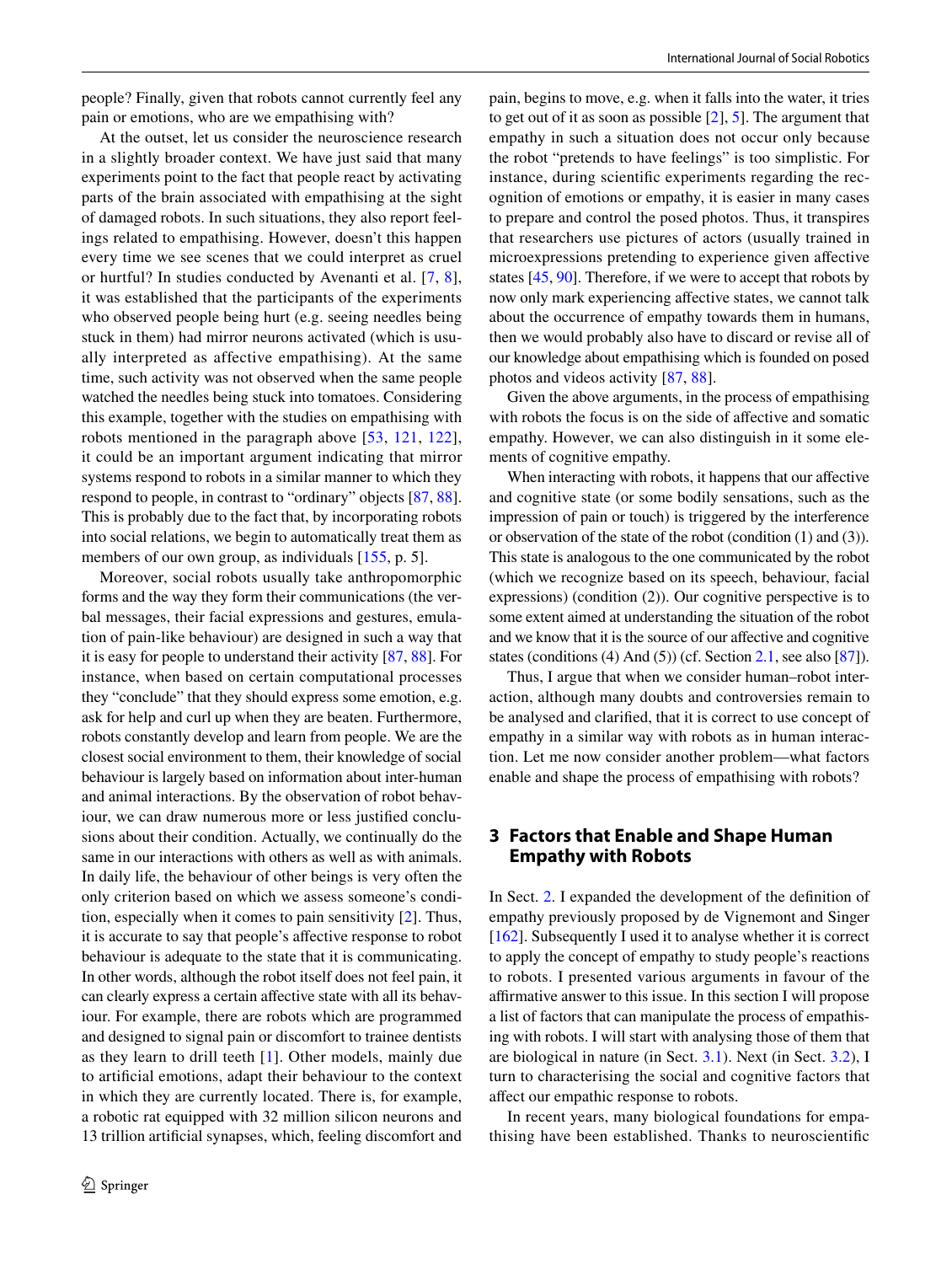research, empathy is associated with the activation of specific brain areas  $[66, 133]$  $[66, 133]$  $[66, 133]$ , and genetic studies have identified specific genes that affect a person's predisposition to empathy  $[21, 151]$  $[21, 151]$  $[21, 151]$ . It is also known that disorders or the inability to empathise are associated with developmental problems, diseases, brain damage, etc. These biological grounds for empathy are, however, very strongly conditioned by the human cultural environment, experiences, expectations and motivations, as well as by the context in which empathising occurs. On the one hand, factors such as traumatic experiences, especially those experienced in the frst years of life, leave their mark on the formation of brain structures and gene expression, which can lead to the inability to feel emotions and empathise as well as other personality disorders [\[11,](#page-10-16) [31](#page-10-17)]. On the other hand, personal values such as e.g. a high level of motivation to not display any racist and xenophobic behaviours raises the level of empathising towards people from another social group, aligning it with the level of empathy we feel towards representatives of our own group [\[157,](#page-13-16) [164\]](#page-13-17).

Empathy is therefore a phenomenon co-shaped by several factors. I propose to divide them into two basic categories: biological/evolutionary and socio-cognitive factors. I argue that the biological conditions of human empathising with robots include: (1) individual genetic predispositions, (2a) a tendency to anthropomorphise embodied actors moving on their own, especially if their movement is similar to a biological movement [[44](#page-11-14), [79](#page-11-15)], (2b) a tendency to anthropomorphise and empathise with objects resembling human or animal bodies [\[44](#page-11-14), [115,](#page-12-16) [116\]](#page-12-17), and (3) a tendency to treat representatives of other social groups with less empathy and attention to their individual features [[127](#page-12-18), [164](#page-13-17), [172](#page-13-18)]. The social and cognitive conditions include: (I) worldview (e.g. stereotypes and beliefs about robots, shared values and ontology etc.), (II) knowledge (e.g. facts about the individual robot and its actual situation).

What is more, all of the above factors, together with the broader situational context in which human–robot interaction takes place and the awareness of the potential consequences of the taken actions, co-modulate the behavioural outcome of empathy [[75\]](#page-11-16).

## <span id="page-4-0"></span>**3.1 Biological Factors Shaping People's Empathy with Robots**

I start by discussing the biological conditions afecting the process of empathising and focus on second and third of them. In this paper, for pragmatic reasons, I basically omit the analysis of factors that cannot be controlled in any way when designing social robots and social situations with their participation (and thus, for example, the individual genetic predispositions of users).

Empathising with robots is strongly associated with their anthropomorphisation, i.e. giving them human features and properties  $[170]$  $[170]$  $[170]$ ,<sup>[7](#page-4-1)</sup> or interpreting the behaviour of non-human entities through human emotions and mental states [[3\]](#page-10-18). Anthropomorphism can be seen as an important function of the mind, which consists in recognizing that we enter into a relationship with a being who has agency and goals other than we do (in this case, anthropomorphisation is accompanied by a transition from the relationship of using certain objects to interacting with them, which requires the coordination of the perspectives of two agents with separate goals) [[34](#page-10-19), p. 7]. This phenomenon in the area of HRI is most often interpreted as a common feature of *Homo Sapiens*, an adaptation that strengthened intergroup socialization processes and helped to avoid danger [\[51](#page-11-17), [91](#page-12-19), [132,](#page-13-20) [146.](#page-13-21) According to this approach, people have tended to anthropomorphise inanimate objects for centuries, seeing faces in the clouds, treetops or stones. This has a deep evolutionary justifcation—many scientists note that a rapid response to human or animal-like shapes is an adaptation that allowed our ancestors to quickly recognize threats (e.g. various predators) as well as helping them to distinguish enemies from members of their own social group, etc. [[60](#page-11-18), [91](#page-12-19), [153.](#page-13-22) Anthropomorphisation is associated with the development of religion and magical thinking  $[21–19]$  $[21–19]$  $[21–19]$ , and recent studies even indicate that it may afect the predisposition of some people to develop a pathological attachment to objects and their obsessive collection [[146](#page-13-21)].

Many researchers argue that it is the tendency to anthropomorphise robots that enables us to establish emotional relationships and empathy with them [[83](#page-11-19), [84\]](#page-11-7). Nowadays, when everyday objects fail or break, people often interpret it as malice on their part, while when they serve without problems, they become almost close companions over time and even get names [[4\]](#page-10-21). It also happens that children animate their toys, favourite blankets or pillows. Such anthropomorphised objects frequently begin to form the basis for empathy with it. People with a high tendency to anthropomorphise can become sensitive to the view of electrical sockets with "cutefaces" or become sad over the fate of cardboard boxes thrown in the trash (their handles often form the shape similar to a face).

Anthropomorphism intensifes for objects with specifc properties. The frst of these is the autonomous movement [\[44](#page-11-14), [79\]](#page-11-15). With regard to robots, this phenomenon can be analysed, among others, thanks to studies on the Roomba vacuum

<span id="page-4-1"></span><sup>7</sup> Although, by defnition, anthropomorphisation means giving objects human characteristics or properties, etc. in the literature on relations with robots, the term usually also includes cases of their "equipment", for example a Roomba vacuum cleaner is not treated as a human, but rather like a domestic pet.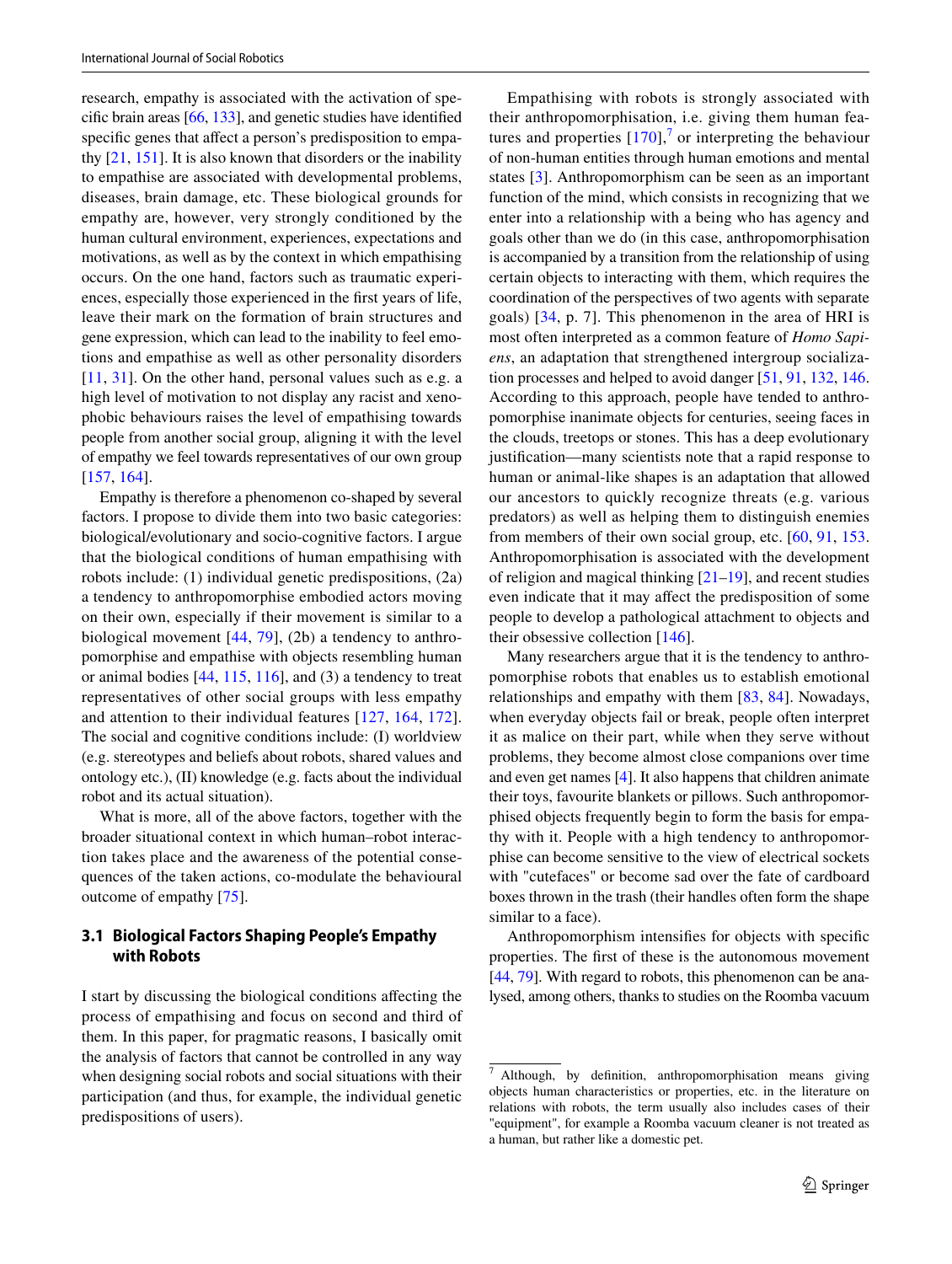cleaner [\[115,](#page-12-16) [116\]](#page-12-17), robotic 'bug' HEXBUG [[38,](#page-10-1) [39](#page-10-2)] or military robots deployed to defuse bombs [[24](#page-10-22)]. If the robot's movement resembles the so-called biological movement, in many cases it causes even more intense reactions in people. Even small gestures performed by the robot can affect the extent to which we will anthropomorphise a given model [\[124\]](#page-12-20).

Another factor significantly affecting the process of anthropomorphising objects, and then empathising with them, is their appearance, e.g. having a structure resembling a human / animal face or silhouette [[44](#page-11-14), [47,](#page-11-20) [50](#page-11-21), [115,](#page-12-16) [116](#page-12-17)]. Although a human appearance is unnecessary to build an emotional relationship between the robot and the human (and perhaps even in some cases it makes this process difficult, contributing to the phenomenon called *uncanny val-*ley),<sup>[8](#page-5-0)</sup> it most often provokes reactions related to anthropomorphisation and empathy. Robots with a humanoid shape automatically seem more human to us. Those that look like us are more easily treated as members of our own social group, as is the case with our interactions with people [\[47](#page-11-20)]. Depending on the morphological features they possess, robots trigger other feelings in the user—from sympathy, through dislike, to fear, which is why the detailed analysis of how their shape afects their reception by people is one of the key issues analysed in the area of HRI [[9](#page-10-23), [50](#page-11-21), [170](#page-13-19).

Even stronger emotional reactions are caused by robots that appear to be vulnerable. The essential biological movement and the shape of the robot also play an important role here. Darling [[37,](#page-10-0) pp. 12–13] describes a "dramatic" experiment with the dinosaur Pleo, who tries to break free and cries out when held upside down. It has also a charming, "childlike" body structure and gives the impression of being fragile. Darling gathered several groups of people and gave each of them a dinosaur. The participants played with him for an hour, after which they were asked to attack him with an axe. No one took up this task, so Darling changed her tactics—she said that the robot of another group should be destroyed to protect their Pleo from a miserable fate. Also, in this variant, nobody decided to reach for the axe. Only when Darling said that if no one were to hit any of the dinosaurs then all of them would be broken, one person volunteered to do so. After a long moment of hesitation, the person "killed" one Pleo, and then all participants of the experiment fell silent for a moment. Coeckelbergh [\[28](#page-10-24)] notes that building robots that mimic human sensitivity and fragility can lead to greater ease in establishing social bonds and emotional relations with them, especially empathy. He believes that robots should in this way make it easier for users to empower empathy, and even more so—that the ability of social robots to be recipients of human empathy is essential to create social relationship between them [\[28](#page-10-24), p. 4].

In contrast to the human tendency to anthropomorphize certain objects, which strengthens (and perhaps even enables) empathising with robots, some mechanisms related to learning may weaken and hinder this process. I am convinced that one of the relevant mechanisms in this context is perceptual narrowing [[70,](#page-11-22) [101](#page-12-21)]. In brief, perceptual narrowing consists of the fact that, during their ontogenetic development, people become experts in recognizing objects and sounds that often appear in their surroundings. On the other hand, the information / objects or sounds we encounter less frequently or which we don't need are often overlooked and we are unable to identify them so well. For example, when a child is born, it has a very broad and universal ability to recognize human faces. But over time, when the baby begins to learn and develop, it becomes a specialist in recognizing the faces of the representatives of its own social group, whom it sees relatively more often and regularly than others [\[69](#page-11-23)]. Those elements of reality (people, objects or sounds) that were not frequent enough in their environment are less well recognized and usually treated as representations of a foreign group. This mechanism is to a large extent responsible for the occurrence of the *unfamiliarity homogeneity efect* [[89\]](#page-12-22). In the context of intergroup relations, the unfamiliarity homogeneity efect consists of the fact that we encounter difficulties in differentiating and recognizing representatives of social groups other than our own.

The *unfamiliarity homogeneity efect* (UHE), depending on the criterion of "otherness" and the entity to which it relates to, can take diferent forms. In intergroup relations, it can take the form of the efect of homogeneity of other ethnic groups (the so-called *other race efect, cross race efect* etc. [\[54](#page-11-24), [99,](#page-12-23) [139](#page-13-23)]) or social classes [\[134\]](#page-13-24). In the case of sounds the effect of homogeneity of other languages  $[16, 78, 103]$  $[16, 78, 103]$  $[16, 78, 103]$  $[16, 78, 103]$  $[16, 78, 103]$  $[16, 78, 103]$  $[16, 78, 103]$  or types of music, etc. UHE always takes place when something unfamiliar seems to be too difficult to recognise.

The crucial factor here is that UHE is also associated with a lower level of empathising with people outside our own groups [[127](#page-12-18), [164](#page-13-17), [172](#page-13-18)]. It can be supported by the fact that—if we stop treating other people as individuals, we dehumanise them and they became only representatives of a foreign group for us (resembling a symbol or an object), and our level of empathising decreases. Importantly, UHE, as well as other-group bias in empathy, are modulated by social and cognitive factors.

Above, I have reconstructed and discussed the list of biological factors infuencing the process of human empathy. These include: (1) individual genetic predispositions, (2a) a tendency to anthropomorphise embodied actors moving on their own, especially if their movement is similar to a biological movement (2b) a tendency to anthropomorphise

<span id="page-5-0"></span><sup>8</sup> *Uncanny valley* is a term coined by the Japanese engineer Masahiro Mori, which refers to the scientifc hypothesis according to which robots and other anthropomorphic performances that look very similar to man, but behave diferently from him, cause in people unpleasant sensations on the verge of fear and disgust [[94](#page-12-25)].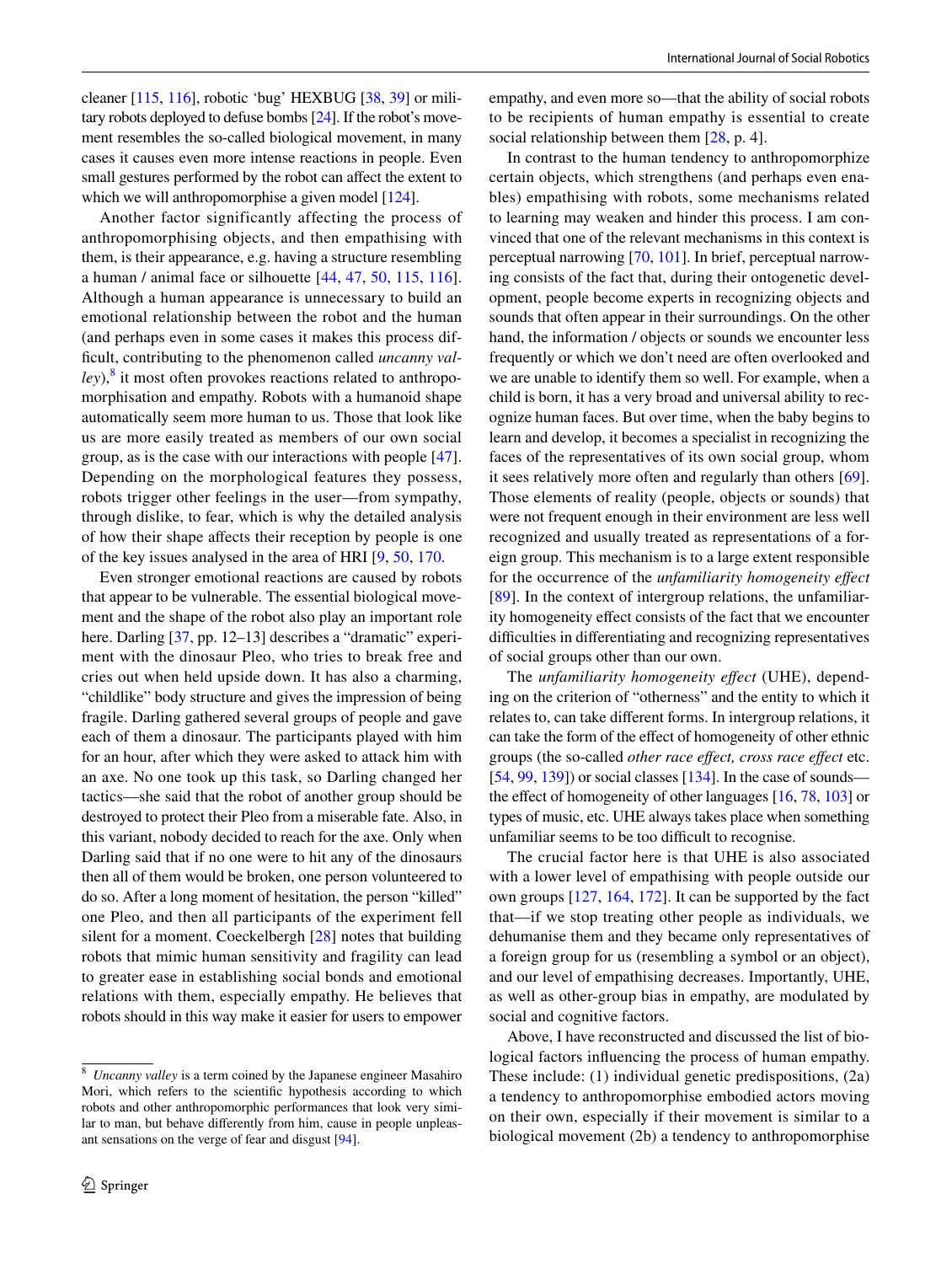and empathise with objects resembling human or animal bodies and (3) a tendency to treat representatives of other social groups with less empathy and attention to their individual features. In the next subsection I turn to the issue of the social and cognitive factors that may afect people's empathising with robots.

### <span id="page-6-0"></span>**3.2 Social and Cognitive Factors Shaping People's Empathy with Robots**

UHE, together with other-group bias in empathy, is modulated, and can be considerably removed, inter alia, by the social context, education and motivation of the individual [\[42,](#page-10-26) [154,](#page-13-25) [164](#page-13-17), [166,](#page-13-26) [167\]](#page-13-27). It decreases when we care about treating a representative of other groups as an individuals, when we know their names, history etc. Inversely, it intensifes when we treat the other person as a representative of a larger community, especially when we are hostile towards this community.

These effects are very susceptible to manipulation and, to a large extent, their intensity depends on who at a given moment we treat as "our" and who as the "other". They may lead to the dehumanization of "others" and further aggression towards them. They are therefore one of the factors creating and strengthening xenophobic and racist behaviour [[134](#page-13-24), [157,](#page-13-16) [164\]](#page-13-17). Sometimes they can be minimalised or removed by employing manipulation tactics of intergroup relation, for example by introducing others as in-group members [[65,](#page-11-26) [127,](#page-12-18) [159](#page-13-28), [164](#page-13-17), [166](#page-13-26)].

Preliminary research indicates that similar techniques not only shape relations among humans but also the level of people's empathy with robots. If robots are introduced to a person as members of their social group (e.g. if they are introduced to the Germans with names which are popular in Germany), they are treated more positively and recognized as more human than robots with foreign-sounding names [[47\]](#page-11-20).

I take the position that it is UHE, other-group bias in empathy and other psychological efects correlated with them that are co-responsible for cases of lower empathising with robots, even leading to attacks on them [[13](#page-10-27)]. Social robots form an increasingly large group of non-human actors in our social environment [[158](#page-13-29)]. The more we anthropomorphize them, the more we transfer our prejudices, stereotypes and expectations acquired in our contacts with other people to them. Robots are similar to us, but, at the same time, they are also in some way unfamiliar and diferent, which may cause fear and resentment. While playing with Pleo, we start to treat it like a certain individual, it becomes a part of our group like a pet, while the robot in the shopping centre is just a representative of an other-group. And like all representatives of other-social groups, it is exposed to distrust, aggression, objectifcation and decreased level of empathy.

Another way to reduce UHE and other-group bias in empathy is to make "the others" more recognizable. This phenomenon was analysed in the context of human–robot interactions by Darling and her team [\[38](#page-10-1), [39\]](#page-10-2). She conducted a study in which an insect-like robot called HEXBUG was presented to a group of people. The participants had to hit it with a hammer. In some versions of the experiment, its participants learned the robot's history in advance (e.g. they heard that its name was Frank, it was very friendly, its favourite colour was red and that it had lived in the laboratory for several months, recently it had the opportunity to play with other robots and has been excited ever since [[38,](#page-10-1) [39](#page-10-2), p. 772]) and that afected their reactions—they hesitated for a long time before they destroyed the HEXBUG.<sup>[9](#page-6-1)</sup> This is in line with previously conducted research on intergroup relations, in which it has been proven that an appropriate narrative leading to individualisation reduces or eliminates the occurrence of the UHE and other-group bias in empathy.

Studies on human–robot empathy should also take into account such factors as cultural experience, values and beliefs. Distrust, prejudice or contempt for the representatives of other-group and certain stereotypes could reduce the level of empathising and increase the level of aggression toward others. This is the basis for racist (in the case of robots, the term "speciesism" might be more appropriate), xenophobic or sexist behaviours. On the other hand, an individual's strong equitable worldview and motivation not to display racist and xenophobic behaviour modulates UHE and bias in empathy towards other-group [[159\]](#page-13-28). Beliefs likely afect the occurrence of these biases concerning other inter-group divisions too. One of them is probably a gender division.

As in the case of relations between people, gender stereotypes also infuence the course of human–robot interactions. Studies show that, depending on which gender they ascribe to the robot (e.g. based on its appearance or voice), people react diferently to it. They are more likely to donate money to robots with a male voice [\[135\]](#page-13-30). Given the impact of gender stereotypes, $\frac{10}{10}$  $\frac{10}{10}$  $\frac{10}{10}$  the male robot probably seems more convincing and trustworthy. However, the role played in this case by gender bias in empathy is worth analysing. The precise impact of gender stereotypes on the level of empathising has not yet been thoroughly studied. Nevertheless, recent research on the phenomenon of victim-blaming by men indicates that this efect

<span id="page-6-1"></span><sup>9</sup> As Darling herself notes, a number of factors can infuence the course of similar experiments, even the fact that some people will refuse to destroy expensive equipment [\[38,](#page-10-1) [39](#page-10-2), p. 774].

<span id="page-6-2"></span><sup>&</sup>lt;sup>10</sup> Most gender stereotypes are reproduced in relationships between humans and robots. E.g. people consider robots with more female characteristics to be more suitable for stereotypically female tasks [[46](#page-11-27)]. These gender stereotypes can be strengthened e.g. by giving robots both male and female names that ft into traditional gender roles. "Male" robots are usually robots with "representative" functions and strong names, referring to mythology (like Hermes) while "female" robots usually perform service functions (they are cleaners, hostesses, sex robots) and they are given infantile names such as Candi [\[37,](#page-10-0) [38,](#page-10-1) [39](#page-10-2), [102](#page-12-0), [119](#page-12-26), [131](#page-13-0), [144](#page-13-1)].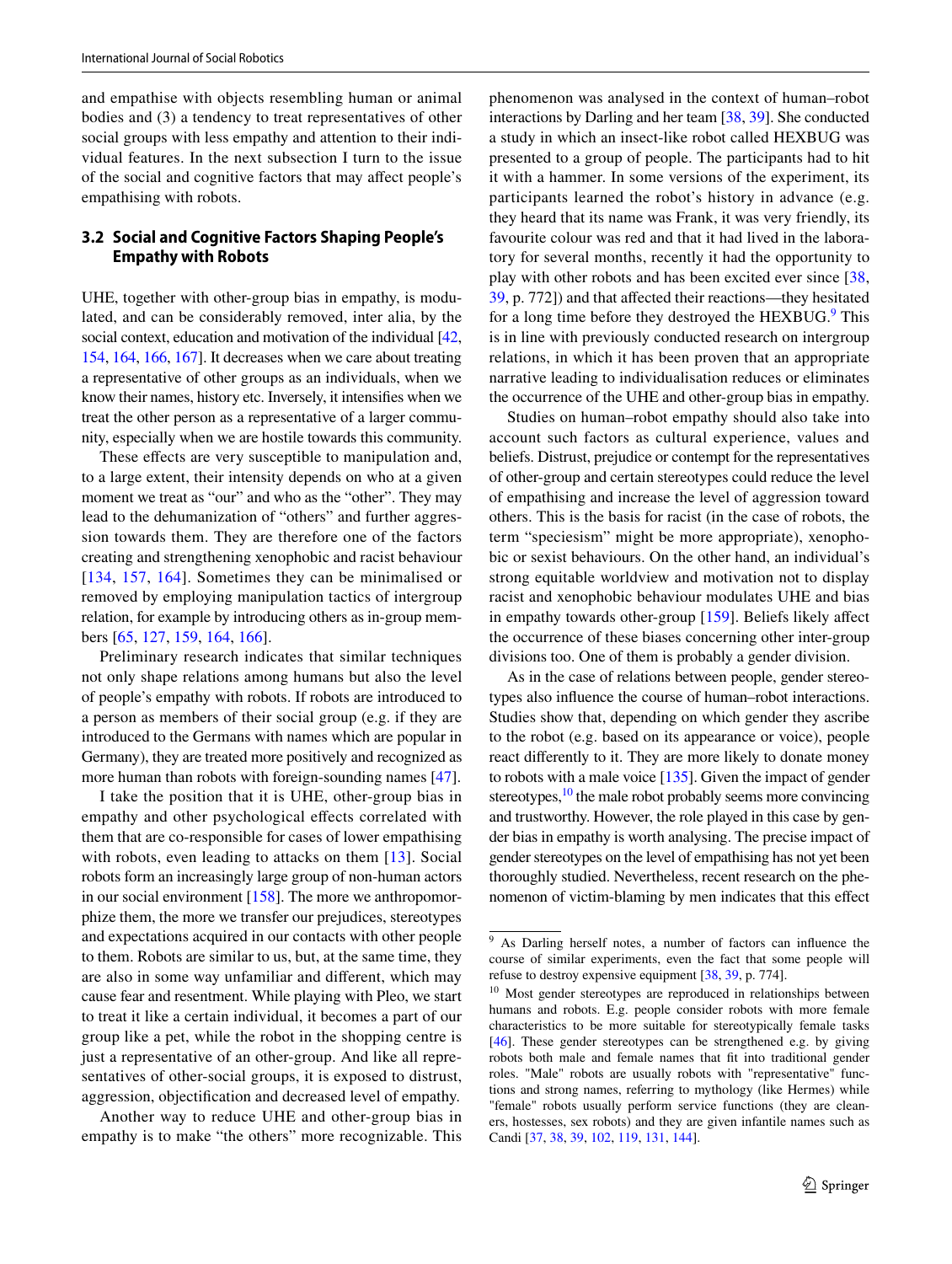might be associated with other-group bias in empathy (in this case—gender bias in empathy) [\[15\]](#page-10-28). Perhaps due to, inter alia, group (gender) belonging, men more often empathise with the male perpetrator of violence and blame the victim for it. Importantly, attempts to redirect attention to the perspective of the victim or perpetrator afect the level of empathising with both parties.

Finally, empathy and its determinants are co-shaped, among others, by the ontology we share. Research conducted by [107](#page-12-27), p. 295] showed that ontological assumptions refected in language can be one of the important factors conditioning the human approach to robots, including the tendency to anthropomorphise it. Rakison noticed that, in comparison to children raised in North American culture, Japanese children tend to consider objects as more animated than inanimate, including cases of objects that are difficult to clearly classify as not belonging to either of these two categories. This is partly an expression of the ontology assumed by the oldest religion in Japan, Shinto, which has adopted a universal animism, i.e. that all beings and objects (including human creations) have a certain life energy [[56,](#page-11-28) [107,](#page-12-27) p. 300, [116,](#page-12-17) p. 337, [149,](#page-13-31) p. 78]. Among the inhabitants of Japan, the tendency to anthropomorphise robots and empathise with them is also infuenced by the fact that this country developed after World War II mainly as a result of automation, not by the import of labour, and that due to other cultural conditions (e.g. the popularity of manga and anime, in which robots are often depicted as positive characters fghting evil people or other evil robots) the view of robots in the public space is relatively common there and evokes positive associations [[56,](#page-11-28) pp. 76–78, [98](#page-12-28), [130\]](#page-13-32).

As can be clearly discerned, the process of empathising with robots (similarly to empathising with people) is extremely complicated and infuenced by a number of factors—from evolutionarily shaped mechanisms leading to the anthropomorphisation of inanimate objects, through individual predispositions of a given person and situational context, to common opinions and stereotypes about robots and their development in a given community. Among the social and cognitive factors infuencing people's empathy to robots, the most important are the following: worldview (e.g. stereotypes and beliefs about robots, shared values and ontology etc.), and knowledge (e.g. facts about the individual robot and its actual situation). Finally, (in line with the second thesis of this article) one of the most important of those factors is a sense of group membership with the robot, which actively co-shapes the output of psychological reactions to its presence. In the next section, I will answer the question of why it is so important to know how to manipulate people's empathy with robots.

# **4 Discussion: The Relevance of the Pragmatic and Normative Framework for Manipulating the Level of Empathy in Human–Robot Interactions**

Knowledge of the factors modulating the occurrence of empathy gives many opportunities to exploit it. In this section, I will consider the possible ways to use empathy between humans and robots. I will start with the problems that may arise from the occurrence of this phenomenon (in Sect. [4.1](#page-7-0)) and then analyse how it can be used proftably, e.g. in social education (Sect. [4.2\)](#page-8-0). These examples provide arguments for the last thesis of this article, i.e. that due to the social importance of the outcome of manipulations with people's empathy to robots, it is necessary to regulate this issue with some framework of pragmatic and normative principles.

## <span id="page-7-0"></span>**4.1 The problems with people's empathy toward robots**

Let me start with the problematic aspects of people's empathy with robots. Some of the experiments described above could serve as an argument that knowledge about the subject of empathy not only afects the level of empathising with others, but also modulates the behavioural outcome of this process [\[74,](#page-11-29) [75,](#page-11-16) [85](#page-12-29), [173](#page-13-33)]. The level of empathy essentially afects people's decisions, especially those related to altruism. Empathy, or the lack of it, can make the diference in our decision on e.g. whether to help a person in need. It is not exactly known if this is the result of the manipulation of the empathising level, which in itself afects behaviour, or whether these changes are associated with certain diferences in the way information is processed and a behaviour decision is made.

However, this situation has to some extent been clarifed by recent research conducted by Kossowska et al. [\[75](#page-11-16)]. They argue that, although altruistic behaviour is mainly dependent on the individual's desire to help (resulting from empathy, sympathy etc.), it is also modulated by cognitive factors such as the expected efectiveness of the help. Kossowska et al. examined people's responses to the situation of donating money to a person in need. When their afective response was very high and they felt a high desire to help (this is usually associated with a high level of empathising with the person in need), then the additional information about the situation did not play a major role and the participants in the study decided to donate (even if they were informed that their help would not be efective). However, if the afective level was lower and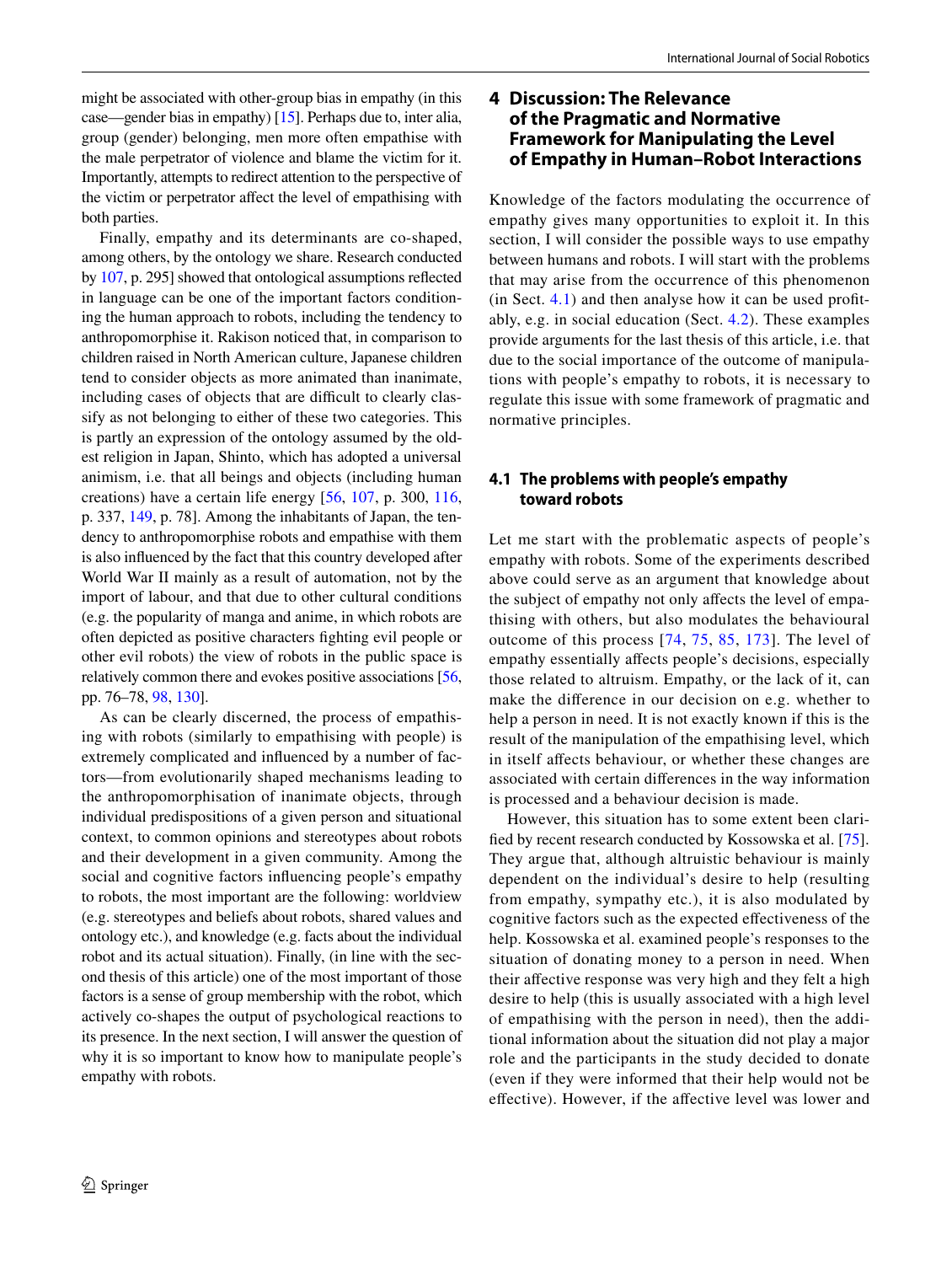the participants did not show a high degree of willingness to help, then the cognitive factors became signifcant and co-shaped their behaviour [\[75](#page-11-16), p. 19]. Of course, the above research concerns a very specifc situation, but it indicates the very subtle interplay between afective and cognitive factors in shaping empathy and its behavioural outcome. Moreover, it highlights the fact that the affective state in this case (especially afective empathy) may play a major role in the decision-making process and only its lowered level allows people to include rational arguments in it. This is consonant with most scientifc texts on the subject, according to which emotions fundamentally infuence the decision-making process and rational thinking [\[163,](#page-13-34) [169,](#page-13-35) [171\]](#page-13-36). But why does this seem important to human–robot interactions?

If empathy actually plays a key role in shaping people's motivation for altruistic behaviours and rational arguments for taking or rejecting these behaviours only become infuential when it is lowered, then it should be studied with particular insight. By the careful manipulation of empathy, we can regulate the interplay between afective and cognitive responses shaping human altruistic behaviour. This problem is very acute in the case of the interaction between humans and robots. Empathy for robots can be beneficial, but it can also be harmful to humans, depending on the circumstances and purposes for which the robot is used. Incorrectly directed empathising with a robot can not only be inconvenient for the user but even dangerous for them. There have already been cases when soldiers empathising with the robots they used on the frontline refused to do exercises with them or saved robots, risking their own lives [\[24,](#page-10-22) [38](#page-10-1), [39,](#page-10-2) [52](#page-11-30), pp. 4–5]. This is an example of a situation when a robot is meant to perform a specifc task, and all the features that lead to its anthropomorphisation and arouse empathy in the user can be an obstacle to its implementation. Furthermore, knowing that the level of empathising frequently depends on a sense of shared group membership, its behavioural outcome can also cause a lot of other dilemmas in human–robot interactions. For example, how will a person who has the choice to help (or risk exposure) a robotic "friend" or a stranger behave? Towards whom will such a person feel greater group membership and empathy? Thorough knowledge of mechanisms building, shaping and supporting the phenomenon of empathising with robots and its behavioural outcome will allow us to avoid, minimize or solve the number of such problems in the future. Thus, this issue requires in-depth empirical research as well as careful normative regulation.

What is more, the human tendency to empathise with robots can be a feld of manipulation and abuse of their producers and users [\[37](#page-10-0), [59](#page-11-31), [126\]](#page-12-30). As I noted in the frst part of the text, the cognitive aspect of empathising without an afective element is the hallmark of psychopaths, who are famous for their ability to manipulate. Robots, although they do not experience such feelings themselves, are increasingly specialised in recognizing human emotions and needs. As a result, they learn how to do so and adapt their behaviour to achieve a set goal—to enter into a social relationship with a human being with specifc tasks like e.g. keeping company, education, therapy or weight loss. It should be emphasized that robots usually do not choose their goals themselves they difer from people with a psychopathic personality in this respect. However, they can easily become manipulative tools in the hands of people. It is not difficult to imagine that in a capitalist system, social robots will be used to persuade humans to shop in particular online stores, for example, and thus increase company profts.

Finally, many researchers point out the impact that empathising with robots can have on human society, leading them to be treated as partners in a social situation, and then entering into long-term social relationships (including intimate relationships) with people. This is an extremely complex issue, one which includes problems such as the reality and one-sidedness of these relationships (hypothetical (self) deception of people entering into relationships with robots), or limiting, objectifying and reducing interpersonal relations as a result of people entering into relationships with robots [\[26](#page-10-29), [96](#page-12-31), [111,](#page-12-32) [113,](#page-12-33) [117](#page-12-34), [147](#page-13-37)]. There is also considerable concern about the impact that sex robots will have on the social status of children [[141\]](#page-13-38), women and minorities [\[22](#page-10-30), [36,](#page-10-8) [43,](#page-10-31) [77](#page-11-32), [113](#page-12-33), [117,](#page-12-34) [152\]](#page-13-39). As I noted earlier, gender bias in empathy, among other factors, is responsible for the phenomenon of victim-blaming in the case of victims of violence against women, especially sexual violence. Considering the subject of this article, it is worth asking the following question: if, in fact, our moral sense and empathy develop in social interactions, how it will be afected by interactions with sex robots? Can allowing violence against sex robots result in lower levels of empathising with real people, especially woman (or, in case of sex robots looking like kids—children)? More generally—how does objectifcation and aggression towards robots afect our ability to empathise with representatives of other-groups or animals? The above questions require precise and careful answers.

## <span id="page-8-0"></span>**4.2 The Educational and Therapeutic Potential of Empathising with Robots**

Aside from the problems posed by people's empathy to robots, there are a host of potential benefts to this phenomenon. Strengthening interactions between people and robots by building a relationship based on empathy enables robots to perform some specifc functions, especially accompanying robots. Darling points out that, for example, children can learn, among other things, to respect life (of people and animals) by taking care of robots and empathising with them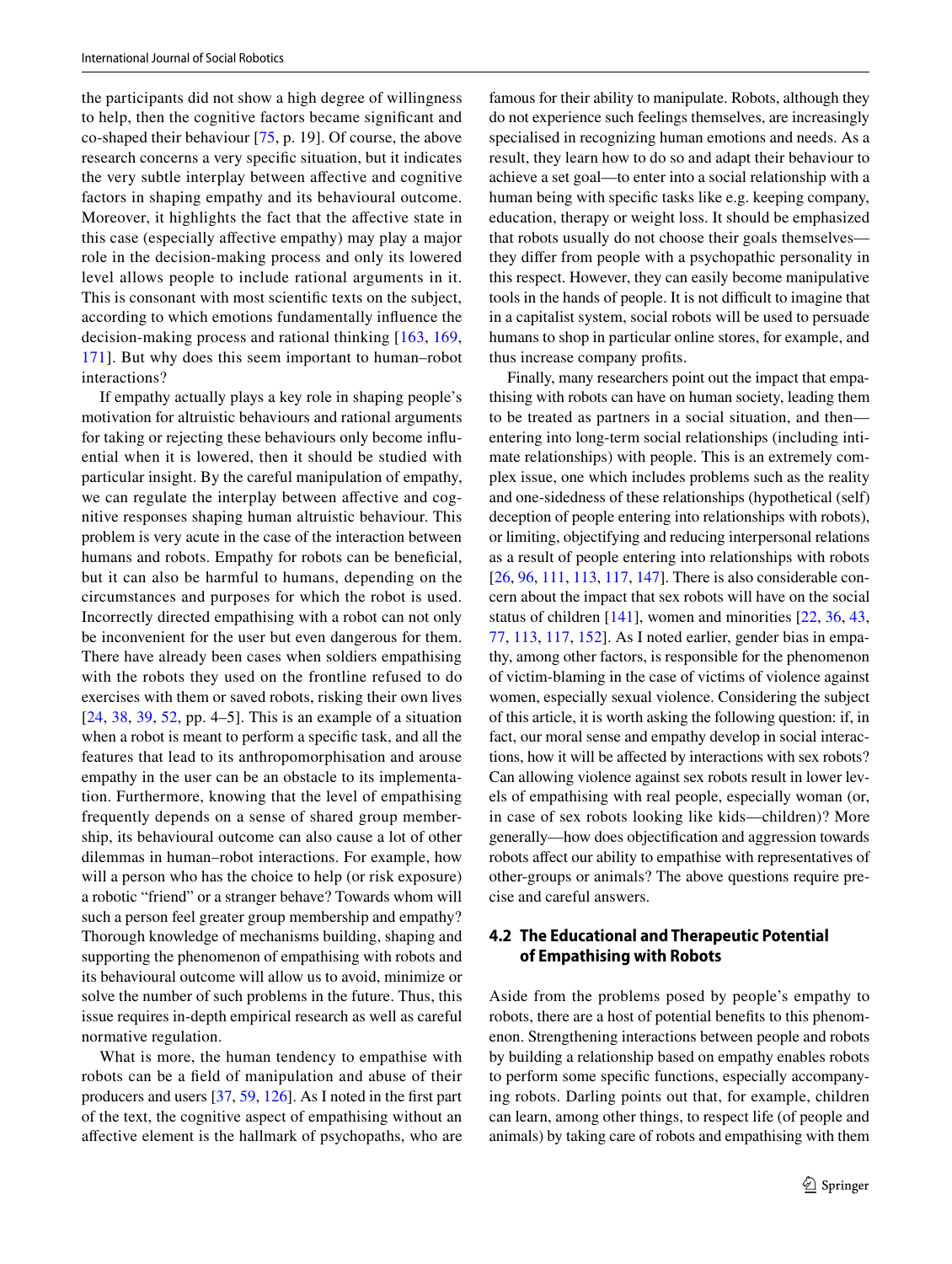$[38, 39]$  $[38, 39]$ , pp. 17–19]. It is also known that building an emotional relationship with a robot helps the elderly, improves their cognitive abilities, and reduces their level of loneliness [\[20,](#page-10-32) [93,](#page-12-35) [150](#page-13-2)]. By building relationships with the robot and its educational functions, we can shape human cognitive and social competences and implement the values that we consider important for our society. There is a need to carefully analyse the relations between humans and robots to see where the occurrence of empathy is a positive phenomenon, namely the one which is worth supporting (or even strengthening), and in which it should be weakened. The formulation of the pragmatic and normative framework for manipulations in the level of empathy in human–robot interactions is therefore urgently needed.

## **5 Conclusions**

In this article, I argued in favour of the thesis that using the concept of empathy to study, analyse and explain interactions between people and social robots is a correct one. I cited a number of studies showing that empathy with robots is a real process, one discernible at the level of people's beliefs, behaviours and physiological (neuronal) responses.

I have analysed if this phenomenon meets the defnitional criteria for empathysing. I have determined that people's afective, somatic and cognitive state can be triggered by the observation or inference about the state of the robot (condition 1 and 3). People's responses in such situations are analogous to the state communicated by the robot (which is recognized based robots verbal communicates, behaviour, facial expressions) (condition 2). Finally, people are aware that robots are the source of their afective and cognitive states as well as their cognitive perspective is to some extent aimed at understanding the situation of these robots (conditions 4 and 5).

The use of the concept of empathy to study human and robot interactions can be valuable both cognitively and scientifcally, not only in understanding these interactions, but also in the context of subsequent attempts to capture, describe, and explain the empathising phenomenon itself. For this to happen, researchers of this subject must carefully, precisely and consistently analyse the conclusions that result from using the term *empathy* on grounds other than the relations between biological beings.

Moreover, I argued that people's empathy toward robots is co-shaped by a number of factors. I proposed to divide them into two basic categories: biological/evolutionary and sociocognitive. The factors from both these categories may facilitate or hinder the robot's anthropomorphisation directly related to its potential to incite empathy in people. Among them, particularly crucial are the appearance and behaviour of the robot

itself as well as one's worldview (e.g. accepted ontology, stereotypes) or language.

It is also important that universal psychological and cognitive mechanisms (of evolutionary origin) related to the dehumanization of others and the reduced level of empathising with them can be modulated by socio-cognitive factors. Our reactions to others (including robots) difer depending on whether we treat them as members of our own social group or not. They can be modulated by one's motivation, familiarity with the robot and its history, the robot's accent and others. However, more research on the factors shaping people's empathy with robots needs to be carried out. Not only can it afect the quality of our contacts with robots and their functionality, but also our understanding and shaping human intergroup relation. Just as knowledge from the feld of social psychology can say a lot about our interactions with robots, our relationships with robots can teach us a lot about how and why we treat representatives of other-social groups, as well as animals.

Finally, given the importance of empathy between people and robots in human society, it is necessary to regulate the factors that shape it by means of pragmatic and normative principles. They should take into account, inter alia, the functions of the robot (e.g. empathising with robot may facilitate the functionality of care-bots, while it can impede it in the case of military robots), abuse possibilities (using empathising with robots as a means of manipulating their user) and the impact of empathising or lack of empathy with robots on society.

Robotics is developing so rapidly that we need these principles today. I hope that by showing its relevance this paper will start a broader discussion on the topic.

**Acknowledgments** This research was funded by the Ministry of Science and Higher Education in Poland, National Programme for the Development of Humanities, No. 0068/NPRH4/H2b/83/2016. Fragments of the text in Sect. [2.1](#page-1-0) are based on the articles: "The growing need for reliable conceptual analysis in HRI studies: the example of the term 'empathy'" presented at *Robophilosophy* conference in 2020) and "What does it mean to empathise with a robot" [[87](#page-12-4)]. I am grateful to my colleagues Maciej Musiał and Tomasz Żuradzki for all of their comments and guidance. I would also like to thank the Reviewers for their great help in improving this paper.

**Funding** This research was funded by the Ministry of Science and Higher Education in Poland, National Programme for the Development of Humanities, No. 0068/NPRH4/H2b/83/2016.

#### **Declarations**

**Conflict of Interest** The authors declare that they have no confict of interest.

**Open Access** This article is licensed under a Creative Commons Attribution 4.0 International License, which permits use, sharing, adaptation, distribution and reproduction in any medium or format, as long as you give appropriate credit to the original author(s) and the source, provide a link to the Creative Commons licence, and indicate if changes were made. The images or other third party material in this article are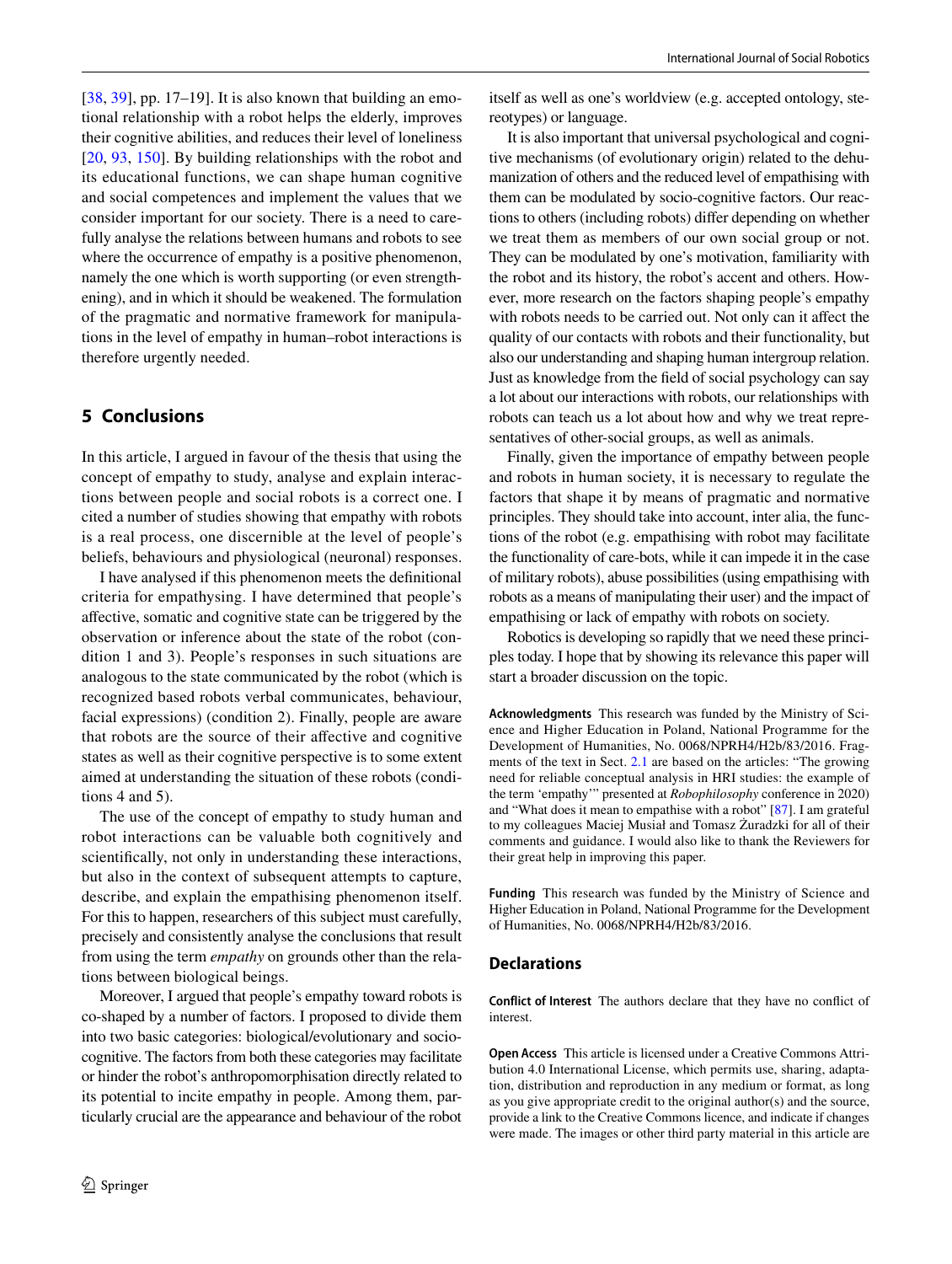included in the article's Creative Commons licence, unless indicated otherwise in a credit line to the material. If material is not included in the article's Creative Commons licence and your intended use is not permitted by statutory regulation or exceeds the permitted use, you will need to obtain permission directly from the copyright holder. To view a copy of this licence, visit <http://creativecommons.org/licenses/by/4.0/>.

# **References**

- <span id="page-10-14"></span>1. Abe S et al (2018) Educational efects using a robot patient simulation system for development of clinical attitude. Eur J Dent Educ 22(3):327–336
- <span id="page-10-13"></span>2. Adamo SA (2016) Do insects feel pain? A question at the intersection of animal behaviour, philosophy and robotics. Anim Behav 118:75–79
- <span id="page-10-18"></span>3. Airenti G (2015) The cognitive bases of anthropomorphism: from relatedness to empathy. Int J Soc Robot 7(1):117–127
- <span id="page-10-21"></span>4. Aggarwal P, McGill AL (2007) Is that car smiling at me? Schema congruity as a basis for evaluating anthropomorphized products. J Consum Res 34(4):468–479
- <span id="page-10-10"></span>5. Ames H et al (2012) The animat new frontiers in whole brain modeling. IEEE Pulse 3:47–50
- 6. Ali F, Amorim IS, Chamorro-Premuzic T (2009) Empathy deficits and trait emotional intelligence in psychopathy and Machiavellianism. Personality Indiv Dif 47:758–762
- <span id="page-10-11"></span>7. Avenanti A et al (2005) Transcranial magnetic stimulation highlights the sensorimotor side of empathy for pain. Nat Neurosci 8:955–960
- <span id="page-10-12"></span>8. Avenanti A et al (2006) Stimulus-driven modulation of motorevoked potentials during observation of others' pain. Neuroimage 32:316–324
- <span id="page-10-23"></span>9. Bartneck C, Kulić D, Croft E, Zoghbi S (2009) Measurement instruments for the anthropomorphism, animacy, likeability, perceived intelligence, and perceived safety of robots. Int J Soc Robot 1(1):71–81
- <span id="page-10-4"></span>10. Bekof M (2010) The emotional lives of animals: a leading scientist explores animal joy, sorrow, and empathy—and why they matter. New World Library
- <span id="page-10-16"></span>11. Blair RJR, Peschardt KS, Budhani S, Mitchell DGV, Pine DS (2006) The development of psychopathy. J Child Psychol Psychiatry 47(3–4):262–276
- 12. Blasco PG, Moreto G (2012) Teaching empathy through movies: reaching Learners' affective domain in medical education. J Edu Learn 1(1):22
- <span id="page-10-27"></span>13. Bromwich JE (2019) Why do we hurt robots? They are like us, but unlike us, and both fearsome and easy to bully. [https://](https://www.nytimes.com/2019/01/19/style/why-do-people-hurt-robots.html) [www.nytimes.com/2019/01/19/style/why-do-people-hurt](https://www.nytimes.com/2019/01/19/style/why-do-people-hurt-robots.html)[robots.html](https://www.nytimes.com/2019/01/19/style/why-do-people-hurt-robots.html). Accessed 19 Apr 1999.
- <span id="page-10-5"></span>14. Brothers L (1989) A biological perspective on empathy. Am J Psychiatry 146(1):10–19
- <span id="page-10-28"></span>15. Bongiorno R et al (2019) Why women are blamed for being sexually harassed: the effects of empathy for female victims and male perpetrators. Psychol Women Q 0361684319868730
- <span id="page-10-25"></span>16. Bosch L, Sebastián-Gallés N (1997) Native-language recognition abilities in 4-month-old infants from monolingual and bilingual environments. Cognition 65(1):33–69
- 17. Boyer P (2008) Being human: religion: bound to believe? Nature 455(7216):1038
- 18. Boyer P (2008) Religion explained. Random House
- <span id="page-10-20"></span>19. Boyer P (1997) Further distinctions between magic, reality, religion, and fiction. Child Dev  $68(6)$ :1012-1014
- <span id="page-10-32"></span>20. Broekens J, Heerink M, Rosendal H (2009) Assistive social robots in elderly care: a review. Gerontechnology 8(2):94–103
- <span id="page-10-15"></span>21. Buck R, Ginsburg B (1997) Communicative genes and the evolution of empathy. Ann NY Acad Sci 807(1):481–483
- <span id="page-10-30"></span>22. Can WSR, Seibt SDJ (2016) Are sex robots as bad as killing robots? What Soc Robots Can Should Do: Proce Robophilos 2016/TRANSOR 2016 290:27
- 23. Cañamero L (2005) Emotion understanding from the perspective of autonomous robots research. Neural Netw 18(4):445–455
- <span id="page-10-22"></span>24. Carpenter J (2016) Culture and human–robot interaction in militarized spaces: a war story. Ashgate
- <span id="page-10-3"></span>25. Cheok ADI, Zhang EY (2019) Sex and a history of sex technologies. In: Human–robot intimate relationships. Human– computer interaction series. Springer, Cham
- <span id="page-10-29"></span>26. Chesney T, Lawson S (2007) The illusion of love: Does a virtual pet provide the same companionship as a real one? Interaction Studies 8(2):337–342
- 27. Coeckelbergh M (2014) The moral standing of machines: towards a relational and non-Cartesian moral hermeneutics. Philos Technol 27(1):61–77
- <span id="page-10-24"></span>28. Coeckelbergh M (2010a) Artifcial companions: empathy and vulnerability mirroring in human–robot relations. Stud Eth, Law, Technol 4(3)
- 29. Coeckelbergh M (2010) Robot rights? Towards a social-relational justification of moral consideration. Eth Inf Technol 12(3):209–221
- <span id="page-10-7"></span>30. Coplan A (2011) Understanding empathy: its features and efects. Empathy: Philos Psychol Perspect 5–18
- <span id="page-10-17"></span>31. Craparo G, Schimmenti A, Caretti V (2013) Traumatic experiences in childhood and psychopathy: a study on a sample of violent ofenders from Italy. Eur J Psychotraumatol 4(1)
- 32. Damasio AR (1999) The feeling of what happens: body and emotion in the making of consciousness. Houghton Mifin Harcourt
- 33. Damiano L, Dumouchel P (2020) Emotions in relation. Epistemological and ethical scafolding for mixed human–robot social ecologies. HUMANA MENTE J Philos Stud 13(37):181–206
- <span id="page-10-19"></span>34. Damiano L, Dumouchel P (2018) Anthropomorphism in human– robot co-evolution. Front Psychol 9:468
- <span id="page-10-9"></span>35. Damiano L, Dumouchel P, Lehmann H (2014) Towards humanrobot affective co-evolution. Int J Soc Robot. [https://doi.org/10.](https://doi.org/10.1007/s12369-014-0258-7) [1007/s12369-014-0258-7](https://doi.org/10.1007/s12369-014-0258-7)
- <span id="page-10-8"></span>36. Danaher J (2019) Building better sex robots: lessons from feminist pornography. In: AI love you. Springer, Cham, pp 133–147
- <span id="page-10-0"></span>37. Darling K. (2016). Extending legal protection to social robots: the effects of anthropomorphism, empathy, and violent behavior towards robotic objects. In: Robot law, Calo, Froomkin, Kerr red. Edward Elgar
- <span id="page-10-1"></span>38. Darling K (2015) 'Who's Johnny? 'Anthropomorphic framing in human-robot interaction, integration, and policy. In: Anthropomorphic framing in human–robot interaction, integration, and policy, ROBOT ETHICS, vol 2
- <span id="page-10-2"></span>39. Darling K, Nandy P, Breazeal C (2015) Empathic concern and the efect of stories in human–robot interaction. 24th IEEE international symposium on robot and human interactive communication (RO-MAN). IEEE, pp 770–775. [https://doi.org/10.1109/](https://doi.org/10.1109/ROMAN.2015.7333675) [ROMAN.2015.7333675](https://doi.org/10.1109/ROMAN.2015.7333675)
- <span id="page-10-6"></span>40. Decety JE, Ickes WE (2009) The social neuroscience of empathy. MIT Press
- 41. Decety J, Hodges SD (2006) The social neuroscience of empathy'. Bridging Social Psychology: Benefts Transdiscipl Approaches 103–109
- <span id="page-10-26"></span>42. Devine PG et al (2002) The regulation of explicit and implicit race bias: the role of motivations to respond without prejudice. Cognition 82(5):835
- <span id="page-10-31"></span>43. Devlin K (2015) In defence of sex machines: why trying to ban sex robots is wrong. The conversation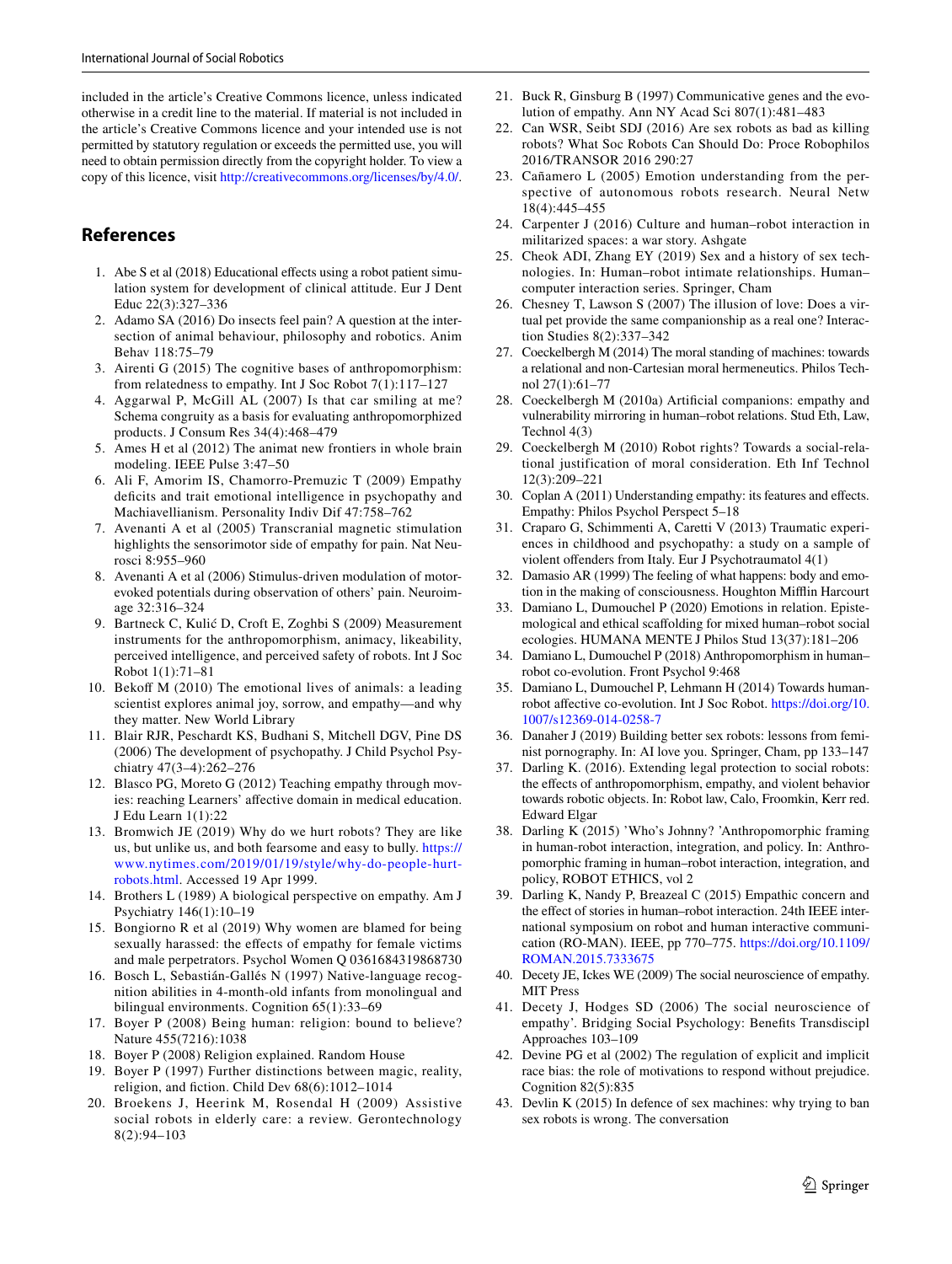- <span id="page-11-14"></span>44. Dufy BR (2003) Anthropomorphism and the social robot. Robot Auton Syst 42(3–4):177–190. [https://doi.org/10.1016/S0921-](https://doi.org/10.1016/S0921-8890(02)00374-3) [8890\(02\)00374-3](https://doi.org/10.1016/S0921-8890(02)00374-3)
- <span id="page-11-13"></span>45. Ekman P (1992) Are there basic emotions? Psychol Rev 99(3):550–553. <https://doi.org/10.1037/0033-295X.99.3.550>
- <span id="page-11-27"></span>46. Eyssel F, Hegel F (2012) (s) he's got the look: gender stereotyping of robots 1. J Appl Soc Psychol 42(9):2213–2230
- <span id="page-11-20"></span>47. Eyssel F, Kuchenbrandt D (2012) Social categorization of social robots: anthropomorphism as a function of robot group membership. Br J Soc Psychol 51(4):724–731
- <span id="page-11-1"></span>48. Fernaeus Y, Håkansson M, Jacobsson M, Ljungblad S (2010) How do you play with a robotic toy animal?: a long-term study of pleo. In: Proceedings of the 9th international conference on interaction design and children. ACM, pp 39–48
- <span id="page-11-3"></span>49. Ferrari E, Robins B, Dautenhahn K (2009) Therapeutic and educational objectives in robot assisted play for children with autism. In: RO-MAN 2009-The 18th ieee international symposium on robot and human interactive communication. IEEE, pp 108–114
- <span id="page-11-21"></span>50. Fink J (2012) Anthropomorphism and human likeness in the design of robots and human–robot interaction. In: Ge SS, Khatib O, Cabibihan JJ, Simmons R, Williams MA (eds) Social robotics. ICSR 2012. Lecture notes in computer science, vol 7621. Springer, Berlin, Heidelberg
- <span id="page-11-17"></span>51. Gallup Jr GG, Marino L, Eddy TJ (1997) Anthropomorphism and the evolution of social intelligence: a comparative approach
- <span id="page-11-30"></span>52. Garreau J (2007) Bots on the ground: In the feld of battle (or even above it), robots are a soldier's best friend. Wash Post 6. [https://www.pressreader.com/usa/the-washington-post-sunday/](https://www.pressreader.com/usa/the-washington-post-sunday/20070506/282192236550791) [20070506/282192236550791](https://www.pressreader.com/usa/the-washington-post-sunday/20070506/282192236550791)
- <span id="page-11-11"></span>53. Gazzola V, Rizzolatti G, Wicker B, Keysers C (2007) The anthropomorphic brain: the mirror neuron system responds to human and robotic actions. Neuroimage 35(4):1674–1684
- <span id="page-11-24"></span>54. Ge L, Zhang H, Wang Z, Quinn PC, Pascalis O, Kelly D et al (2009) Two faces of the other race effect: Recognition and categorisation of Caucasian and Chinese faces. Cognition 38:1199–1210
- <span id="page-11-5"></span>55. Gladstein GA (1983) Understanding empathy: Integrating counseling, developmental, and social psychology perspectives. J Couns Psychol 30(4):467–482. [https://doi.org/10.1037/0022-](https://doi.org/10.1037/0022-0167.30.4.467) [0167.30.4.467](https://doi.org/10.1037/0022-0167.30.4.467)
- <span id="page-11-28"></span>56. Glaskin K (2012) Empathy and the robot: a neuroanthropological analysis. Ann Anthropol Pract 36(1):68–87
- <span id="page-11-8"></span>57. Goldman A (2011) Two routes to empathy. Empathy: Philos Psychol Perspect 31
- 58. Goldman AI (2006) Simulating minds: the philosophy, psychology, and neuroscience of mindreading. Oxford University Press, Oxford
- <span id="page-11-31"></span>59. Govindarajulu NS, Bringsjord S, Ghosh R, Sarathy V (2019) Toward the engineering of virtuous machines. In Proceedings of the 2019 AAAI/ACM Conference on AI, Ethics, and Society, pp 29–35
- <span id="page-11-18"></span>60. Guthrie SE, Guthrie S (1995) Faces in the clouds: a new theory of religion. Oxford University Press on Demand
- 61. Guzzi J, Giusti A, Gambardella LM, Di Caro GA (2018) Artificial emotions as dynamic modulators of individual and group behavior in multi-robot system. In: Proceedings of the 17th international conference on autonomous agents and multiagent systems. International Foundation for Autonomous Agents and Multiagent Systems, pp 2189–2191
- <span id="page-11-0"></span>62. Hegel F, Muhl C, Wrede B, Hielscher-Fastabend M, Sagerer G (2009) Understanding social robots. In: 2009 2nd international conferences on advances in computer-human interactions. IEEE, pp 169–174
- 63. Hodges SD, Wegner DM (1997) Automatic and controlled empathy, Empathic accuracy. The Guilford Press, New York, pp 311–339
- <span id="page-11-6"></span>64. Hollan DW, Throop CJ (eds) (2011) The anthropology of empathy: experiencing the lives of others in Pacifc societies, vol 1. Berghahn Books, New York
- <span id="page-11-26"></span>65. Ito TA, Bartholow BD (2009) The neural correlates of race. Science 13(12):524–531
- <span id="page-11-9"></span>66. Jackson PL, Meltzoff AN, Decety J (2005) How do we perceive the pain of others? A window into the neural processes involved in empathy. Neuroimage 24(3):771–779
- <span id="page-11-10"></span>67. Jones AP, Happé FG, Gilbert F, Burnett S, Viding E (2010) Feeling, caring, knowing: different types of empathy deficit in boys with psychopathic tendencies and autism spectrum disorder. J Child Psychol Psychiatry 51(11):1188–1197
- 68. Keay A (2012) The Naming of Robots: biomorphism, gender and identity. Master thesis in digital cultures, University of Sydney
- <span id="page-11-23"></span>69. Kelly D, J. et al (2009) Development of the other-race efect during infancy: evidence toward universality? J Exp Child Psychol 104(1):105–114
- <span id="page-11-22"></span>70. Kelly DJ et al (2007) The other-race effect develops during infancy: Evidence of perceptual narrowing. Psychol Sci 18(12):1084–1089
- <span id="page-11-2"></span>71. Kidd CD, Breazeal C (2007) A robotic weight loss coach. In: Proceedings of the national conference on artifcial intelligence, vol 22, no 2. AAAI Press, MIT Press, London, p 1985
- <span id="page-11-4"></span>72. Klein T, Gelderblom GJ, de Witte L, Vanstipelen S (2011) Evaluation of short term efects of the IROMEC robotic toy for children with developmental disabilities. In: 2011 IEEE international conference on rehabilitation robotics. IEEE, pp 1–5
- 73. Khusumadewi A, Juliantika YT (2018) The efectiveness of cinema therapy to improve student empathy. In: 2nd international conference on education innovation (ICEI 2018). Atlantis Press
- <span id="page-11-29"></span>74. Kogut T, Ritov I (2015) Target dependent ethics: discrepancies between ethical decisions toward specifc and general targets. Current Opin Psychol 6:145–149
- <span id="page-11-16"></span>75. Kossowska M, Szumowska E, Szwed P et al. (2020) Helping when the desire is low: Expectancy as a booster. Motiv Emot 44: 819–831. <https://doi.org/10.1007/s11031-020-09853-3>
- 76. Ku H, Choi JJ et al (2018) Shelly, a tortoise-like robot for oneto-many interaction with children. In: Companion of the 2018 ACM/IEEE international conference on human–robot interaction. ACM, pp 353–354
- <span id="page-11-32"></span>77. Kubes T (2019) New materialist perspectives on sex robots. A feminist dystopia/utopia? Soc Sci 8(8):224
- <span id="page-11-25"></span>78. Kuhl PK (2000) Language, mind, and brain: experience alters perception. Cognition 2:99–115
- <span id="page-11-15"></span>79. Kupferberg A, Glasauer S, Huber M, Rickert M, Knoll A, Brandt T (2011) Biological movement increases acceptance of humanoid robots as human partners in motor interaction. AI Soc 26(4):339–345
- <span id="page-11-12"></span>80. Lamm C, Majdandžić J (2015) The role of shared neural activations, mirror neurons, and morality in empathy–a critical comment. Neurosci Res 90:15–24
- 81. Lamm C, Meltzoff AN, Decety J (2010) How do we empathize with someone who is not like us? A functional magnetic resonance imaging study. J Cogn Neurosci 22(2):362–376
- 82. Lamm C, Batson CD, Decety J (2007) The neural substrate of human empathy: effects of perspective-taking and cognitive appraisal. J Cogn Neurosci 19(1):42–58
- <span id="page-11-19"></span>83. Leite I, Castellano G, Pereira A, Martinho C, Paiva A (2014) Empathic robots for long-term interaction. Int J Soc Robot 6(3):329–341
- <span id="page-11-7"></span>84. Leite I, Pereira A, Mascarenhas S, Martinho C, Prada R, Paiva A (2013) The infuence of empathy in human–robot relations. Int J Hum Comput Stud 71(3):250–260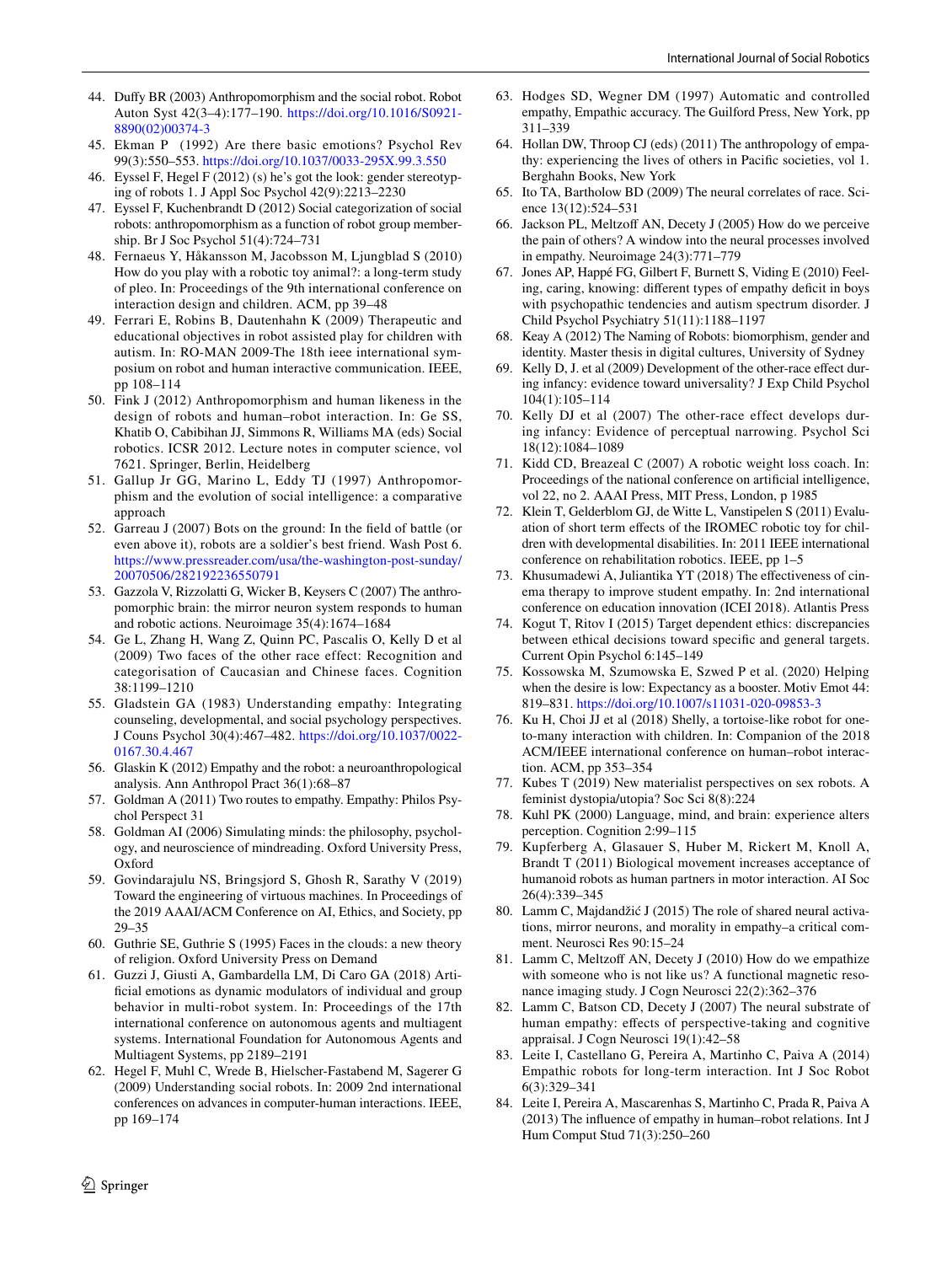- <span id="page-12-29"></span>85. Loewenstein G, Lerner JS (2003) The role of afect in decision making. In: Davidson RJ, Scherer KR, Goldsmith HH (eds) Series in affective science. Handbook of affective sciences. Oxford University Press, pp 619–642
- 86. Lyon C, Nehaniv CL, Saunders J (2012) Interactive language learning by robots: the transition from babbling to word forms. PLoS ONE 7(6):e38236
- <span id="page-12-4"></span>87. Malinowska JK (2021) What does it mean to empathise with a robot? Mind Mach.<https://doi.org/10.1007/s11023-021-09558-7>
- <span id="page-12-5"></span>88. Malinowska JK (2020) The growing need for reliable conceptual analysis in HRI studies: the example of the term 'empathy'. In: Frontiers in artifcial intelligence and applications, Volume 335: culturally sustainable social robotics, pp 96–104
- <span id="page-12-22"></span>89. Malinowska JK (2016) Cultural neuroscience and the category of race: the case of the other-race effect. Synthese 193(12):3865–3887
- <span id="page-12-15"></span>90. Mafessoni F, Lachmann M (2019) The complexity of understanding others as the evolutionary origin of empathy and emotional contagion. Sci Rep 9(1):5794
- <span id="page-12-19"></span>91. Mithen S, Boyer P (2019) Anthropomorphism and the evolution of cognition. J R Anthropol Inst 2(4):717+ Academic OneFile
- <span id="page-12-9"></span>92. Misselhorn C (2009) Empathy with inanimate objects and the uncanny valley. Mind Mach 19(3):345
- <span id="page-12-35"></span>93. Mordoch E, Osterreicher A, Guse L, Roger K, Thompson G (2013) Use of social commitment robots in the care of elderly people with dementia: A literature review. Maturitas 74(1):14–20
- <span id="page-12-25"></span>94. Mori M, MacDorman KF, Kageki N (2012) The uncanny valley [from the feld]. IEEE Robotics & Automation Magazine 19(2):98–100
- <span id="page-12-1"></span>95. Murphy J, HofackerC Gretzel U (2017) Dawning of the age of robots in hospitality and tourism: Challenges for teaching and research. European J Tourism Res 15(2017):104–111
- <span id="page-12-31"></span>96. Musiał M (2019) Enchanting robots: intimacy, magic, and technology. Springer
- 97. Musiał M (2018) Loving dolls and robots: from freedom to objectifcation, from solipsism to autism? In: Exploring erotic encounters. Brill Rodopi, pp 152–168
- <span id="page-12-28"></span>98. Nakamura M (2007) Marking bodily diferences: mechanized bodies in hirabayashi hatsunosuke's "robot" and early showa robot literature. Jpn Forum 19(2):169–190
- <span id="page-12-23"></span>99. Natu V, Radboy D, O'Toole AJ (2010) Neural correlates of ownand other-race face perception: spatial and temporal responce diferences. Proc Natl Acad Sci 54:2547–2555
- 100. Nehaniv CL, Dautenhahn KE (2007) Imitation and social learning in robots, humans and animals: behavioural, social and communicative dimensions. Cambridge University Press
- <span id="page-12-21"></span>101. Nelson CA (2001) The development and neural bases of face recognition. Infant Child Dev: Int J Res Pract 10(1–2):3–18
- <span id="page-12-0"></span>102. Niculescu A, van Dijk B, Nijholt A, Li H, See SL (2013) Making social robots more attractive: the effects of voice pitch, humor and empathy. Int J Soc Robot 5(2):171–191
- <span id="page-12-24"></span>103. Palmer SB, Fais L, Golinkoff RM, Werker JF (2012) Perceptual narrowing of linguistic sign occurs in the 1st year of life. Proc Natl Acad Sci 83(2):543–553
- <span id="page-12-13"></span>104. Praszkier R (2016) Empathy, mirror neurons and SYNC. Mind Soc 15(1):1–25
- <span id="page-12-2"></span>105. Preston SD, Hofelich AJ, Stansfeld RB (2013) The ethology of empathy: a taxonomy of real-world targets of need and their efect on observers. Front Hum Neurosci 7:488
- <span id="page-12-14"></span>106. Preston SD, de Waal FB (2017) Only the PAM explains the personalized nature of empathy. Nat Rev Neurosci 18(12):769
- <span id="page-12-27"></span>107. Rakison DH (2003) Parts, motion, and the development of the animate-inanimate distinction in infancy. In: Rakison DH, Oakes LM (eds) Early category and concept development: making sense

of the blooming, buzzing confusion. Oxford University Press, Oxford, pp 159–192

- <span id="page-12-3"></span>108. Redmond MV (1989) The functions of empathy (decentering) in human relations. Hum Relat 42(7):593–605
- <span id="page-12-7"></span>109. Redstone J (2014) Making sense of empathy with social robots. In: Robophilosophy, pp 171–177
- <span id="page-12-8"></span>110. Redstone J (2017) Making sense of empathywith sociable robots: a new look at the "imaginative Perception of Emotion". Social Robots:Boundaries, Potential, Challenges (Ed. Nørskov M) 19 Routlage: 19-38.
- <span id="page-12-32"></span>111. Ribeiro T, Paiva A (2012) The illusion of robotic life: principles and practices of animation for robots. In Proceedings of the seventh annual ACM/IEEE international conference on Human-Robot Interaction, pp 383–390
- 112. Richardson K (2018) Challenging sociality: an anthropology of robots, autism, and attachment. Springer
- <span id="page-12-33"></span>113. Richardson K (2016) The asymmetrical "relationship": parallels between prostitution and the development of sex robots. ACM SIGCAS Comput Soc 45(3):290–293
- 114. Richardson K (2015) An anthropology of robots and AI: annihilation anxiety and machines. Routledge
- <span id="page-12-16"></span>115. Riek LD, Rabinowitch TC, Chakrabarti B, Robinson P (2009) Empathizing with robots: fellow feeling along the anthropomorphic spectrum. In: 2009 3rd international conference on afective computing and intelligent interaction and workshops. IEEE, pp 1–6
- <span id="page-12-17"></span>116. Riek LD, Rabinowitch TC, Chakrabarti B, Robinson P (2009) How anthropomorphism affects empathy toward robots. In: Proceedings of the 4th ACM/IEEE international conference on Human robot interaction. ACM, pp 245–246
- <span id="page-12-34"></span>117. Richardson K (2016) Sex robot matters: slavery, the prostituted, and the rights of machines. IEEE Technol Soc Mag 35(2):46–53
- 118. Robertson J (2017) Robo sapiens Japanicus: robots, gender, family, and the Japanese nation. University of California Press
- <span id="page-12-26"></span>119. Robertson J (2010) Gendering humanoid robots: robo-sexism in Japan. Body Soc 16(2):1–36
- <span id="page-12-6"></span>120. Rogers K, Dziobek I, Hassenstab J, Wolf OT, Convit A (2007) Who cares? Revisiting empathy in Asperger syndrome. J Autism Dev Disord 37(4):709–715
- <span id="page-12-11"></span>121. Rosenthal-Von Der Pütten AM, Schulte FP, Eimler SC, Sobieraj S, Hofmann L, Maderwald S et al (2014) Investigations on empathy towards humans and robots using fMRI. Comput Hum Behav 33:201–212
- <span id="page-12-12"></span>122. Rosenthal-Von Der Pütten AM, Krämer NC, Hofmann L, Sobieraj S, Eimler SC (2013) An experimental study on emotional reactions towards a robot. Int J Soc Robot 5(1):17–34
- 123. Royzman EB, Cassidy KW, Baron J (2003) "I know, you know": Epistemic egocentrism in children and adults. Rev Gen Psychol 7(1):38–65
- <span id="page-12-20"></span>124. Salem M, Eyssel F, Rohlfng K, Kopp S, Joublin F (2013) To err is human (-like): effects of robot gesture on perceived anthropomorphism and likability. Int J Soc Robot 5(3):313–323
- 125. Salichs SA, Malfaz M (2011) A new approach to modeling emotions and their use on a decision-making system for artifcial agents. IEEE Trans Afect Comput 3(1):56–68. [https://doi.org/](https://doi.org/10.1109/T-AFFC.2011.32) [10.1109/T-AFFC.2011.32](https://doi.org/10.1109/T-AFFC.2011.32)
- <span id="page-12-30"></span>126. Sarathy V, Arnold T, Scheutz M (2019) When exceptions are the norm: Exploring the role of consent in hri. ACM Transactions on Human-Robot Interaction (THRI) 8(3):1–21
- <span id="page-12-18"></span>127. Sheng F, Han S (2012) Manipulations of cognitive strategies and intergroup relationships reduce the racial bias in empathic neural responses. Neuroimage 61(4):786–797
- <span id="page-12-10"></span>128. Scheutz M, Arnold T (2017) Intimacy, bonding, and sex robots: examining empirical results and exploring ethical ramifcations (Unpublished manuscript)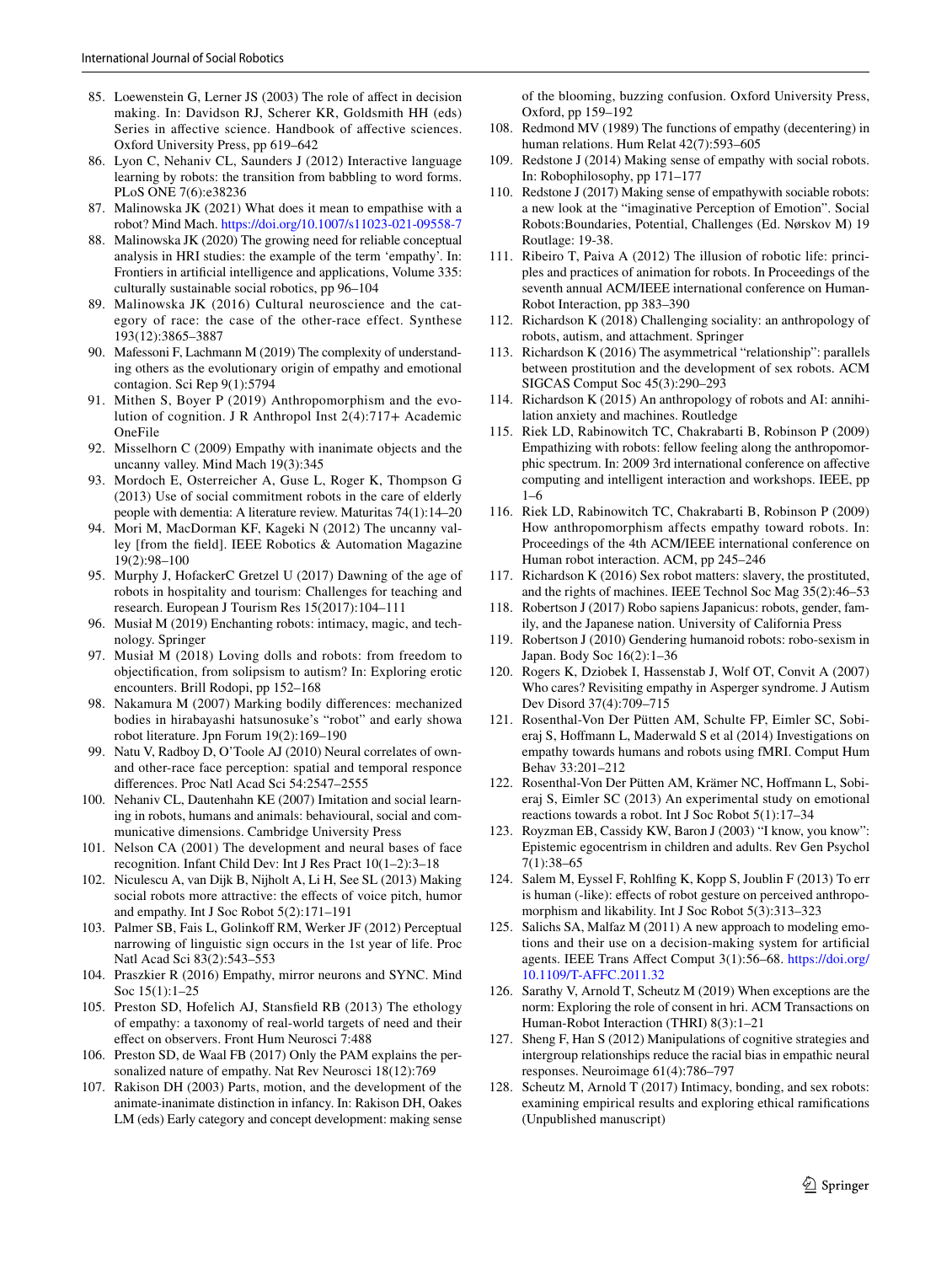- <span id="page-13-12"></span>129. Scheutz M, ArnoldT (2016) Are we ready for sex robots? 2016 11th ACM/IEEE International Conference on Human–Robot Interaction (HRI), pp. 351-358. [https://doi.org/10.1109/HRI.](https://doi.org/10.1109/HRI.2016.7451772) [2016.7451772](https://doi.org/10.1109/HRI.2016.7451772)
- <span id="page-13-32"></span>130. Schodt FI (2007) The Astro boy essays: Osamu Tezuka, mighty atom, and the manga/anime revolution. Stone Bridge Press, Berkeley
- <span id="page-13-0"></span>131. Seo SH, Geiskkovitch D, Nakane M, King C, Young JE (2015) Poor thing! Would you feel sorry for a simulated robot? A comparison of empathy toward a physical and a simulated robot. In: 2015 10th ACM/IEEE international conference on human-robot interaction (HRI). IEEE, pp 125–132
- <span id="page-13-20"></span>132. Serpell J (2003) Anthropomorphism and anthropomorphic selection—beyond the" cute response". Soc Anim 11(1):83–100
- <span id="page-13-14"></span>133. Shamay-Tsoory SG (2011) The neural bases for empathy. Neuroscientist 17(1):18–24
- <span id="page-13-24"></span>134. Shriver ER, Young SG, Hugenberg K, Bernstein MJ, Lanter JR (2008) Class, race, and the face: social context modulates the cross-race efect in face recognition. Proc Natl Acad Sci 34(2):260–274
- <span id="page-13-30"></span>135. Siegel M, Breazeal C, Norton MI (2009) Persuasive robotics: the infuence of robot gender on human behavior. In: 2009 IEEE/ RSJ international conference on intelligent robots and systems, pp 2563–2568
- 136. Singer T (2017) Plasticity of empathy and prosocial motivation: from outgroup hate to ingroup favouritism. [https://www.youtu](https://www.youtube.com/watch?v=TOa-sPMDNGg) [be.com/watch?v=TOa-sPMDNGg.](https://www.youtube.com/watch?v=TOa-sPMDNGg) Accessed 10 Aug 2019
- <span id="page-13-8"></span>137. Singer T, Lamm C (2009) The social neuroscience of empathy. Ann N Y Acad Sci 1156(1):81–96
- 138. Sparrow R (2017) Robots, rape, and representation. Int J Soc Robot 9(4):465–477
- <span id="page-13-23"></span>139. Sporer SL (2001) Recognizing faces of other ethnic groups: an integration of theories. Psychol Publ Policy Law 7(1):36
- <span id="page-13-10"></span>140. Stephan WG, Finlay K (1999) The role of empathy in improving intergroup relations. J Soc Issues 55(4):729–743
- <span id="page-13-38"></span>141. Strikwerda L (2017) Legal and moral implications of child sex robots. Robot Sex: Soc Eth Implic 133-152
- <span id="page-13-11"></span>142. Stueber K (2019) Empathy, The Stanford Encyclopedia of Philosophy. [https://plato.stanford.edu/archives/fall2019/entries/empat](https://plato.stanford.edu/archives/fall2019/entries/empathy/) [hy/](https://plato.stanford.edu/archives/fall2019/entries/empathy/). Accessed 15 Aug 2019
- 143. Stueber K (2006) Rediscovering empathy: agency, folk psychology, and the human sciences. MIT Press, Cambridge
- <span id="page-13-1"></span>144. Tapus A, Mataric MJ (2007) Emulating empathy in socially assistive robotics. In: AAAI spring symposium: multidisciplinary collaboration for socially assistive robotics
- 145. Tavani H (2018) Can social robots qualify for moral consideration? Reframing the question about robot rights. Information 9(4):73
- <span id="page-13-21"></span>146. Timpano KR, Shaw AM (2013) Conferring humanness: the role of anthropomorphism in hoarding. Personal Individ Difer 54(3):383–388
- <span id="page-13-37"></span>147. Turkle S (2007) Authenticity in the age of digital companions. Interaction studies 8(3):501–517
- <span id="page-13-4"></span>148. Tussyadiah IP, Park S (2018) Consumer evaluation of hotel service robots. In: Information and communication technologies in tourism 2018. Springer, Cham, pp 308–320
- <span id="page-13-31"></span>149. Ulbrick A (2008) Rodney's robot revolution. Documentary, 53 min. Essential Media and Entertainment, Sydney
- <span id="page-13-2"></span>150. Wada K, Shibata T (2007) Living with seal robots—its sociopsychological and physiological infuences on the elderly at a care house. IEEE Trans Rob 23(5):972–980
- <span id="page-13-15"></span>151. Walter H (2012) Social cognitive neuroscience of empathy: concepts, circuits, and genes. Emot Rev 4(1):9–17
- <span id="page-13-39"></span>152. Weber J (2005) Helpless machines and true loving care givers: a feminist critique of recent trends in human-robot interaction. J Inf Commun Ethics Soc 3(4):209–218
- <span id="page-13-22"></span>153. Westh P (2009) Anthropomorphism in god concepts: the role of narrative. Orig Relig, Cogn Cult 396–413
- <span id="page-13-25"></span>154. Wheeler ME, Fiske ST (2005) Controlling racial prejudice socialcognitive goals afect amygdala and stereotype activation. Neuropsychologia 16(1):56–63
- <span id="page-13-13"></span>155. Wiese E, Metta G, Wykowska A (2017) Robots as intentional agents: using neuroscientifc methods to make robots appear more social. Front Psychol 8:1663
- <span id="page-13-7"></span>156. Wisp L (1987) History of the concept of empathy. Empathy Dev 17–37
- <span id="page-13-16"></span>157. Van Bavel JJ, Cunningham WA (2012) A social identity approach to person memory: group membership, collective identifcation, and social role shape attention and memory. Pers Soc Psychol Bull 38(12):1566–1578
- <span id="page-13-29"></span>158. Vanman EJ, Kappas A (2019) "Danger, Will Robinson!" The challenges of social robots for intergroup relations. Soc Pers Psychol Compass 13(8):e12489
- <span id="page-13-28"></span>159. Van Bavel JJ, Packer DJ, Cunningham WA (2008) The neural substrates of in-group bias a functional magnetic resonanceimaging investigation. Science 19(11):1131–1139
- <span id="page-13-5"></span>160. van Breemen A, Yan X, Meerbeek B (2005) iCat: an animated user-interface robot with personality. In Proceedings of the fourth international joint conference on Autonomous agents and multiagent systems pp 143–144
- <span id="page-13-3"></span>161. Veloso MM, Rybski PE, Lenser S, Chernova S, Vail D (2006) CMRoboBits: Creating an intelligent AIBO robot. AI magazine 27(1):67–67
- <span id="page-13-6"></span>162. De Vignemont F, Singer T (2006) The empathetic brain: how, when, and why? Trends Cogn Sci 10:435–441
- <span id="page-13-34"></span>163. Vohs KD, Baumeister RF, Loewenstein G (eds) (2007) Do emotions help or hurt decision making?: A hedgefoxian perspective. Russell Sage Foundation
- <span id="page-13-17"></span>164. Xu X, Zuo X, Wang X, Han S (2009) Do you feel my pain? Racial group membership modulates empathic neural responses. J Neurosci 29(26):8525–8529
- 165. Young JE, Hawkins R, Sharlin E, Igarashi T (2009) Toward acceptable domestic robots: applying insights from social psychology. Int J Soc Robot 1(1):95
- <span id="page-13-26"></span>166. Young SG, Hugenberg K, Bernstein MJ, Sacco DF (2012) Perception and motivation in face recognition: a critical review of theories of the cross-race efect. Neuropsychologia 16(2):116–142
- <span id="page-13-27"></span>167. Young ST, Zhou G, Pu X, Tse C (2015) Efects of divided attention and social categorization on the own-race bias in face recognition. Vis Cogn 22(9–10):1296–1310
- <span id="page-13-9"></span>168. Zaki J, Ochsner KN (2012) The neuroscience of empathy: progress, pitfalls and promise. Nat Neurosci 15(5):675
- <span id="page-13-35"></span>169. Zeelenberg M, Nelissen RM, Breugelmans SM, Pieters R (2008) On emotion specifcity in decision making: why feeling is for doing. Judgm Decis Mak 3(1):18
- <span id="page-13-19"></span>170. Złotowski J, Proudfoot D, Yogeeswaran K, Bartneck C (2015) Anthropomorphism: opportunities and challenges in human– robot interaction. Int J Soc Robot 7(3):347–360
- <span id="page-13-36"></span>171. Zhu J, Thagard P (2002) Emotion and action. Philos Psychol 15(1):19–36
- <span id="page-13-18"></span>172. Zuo X, Han S (2013) Cultural experiences reduce racial bias in neural responses to others' sufering. Cult Brain 1:34–46
- <span id="page-13-33"></span>173. Żuradzki T (2018) The normative signifcance of identifability. Eth Inf Technol 1–11

**Publisher's Note** Springer Nature remains neutral with regard to jurisdictional claims in published maps and institutional affiliations.